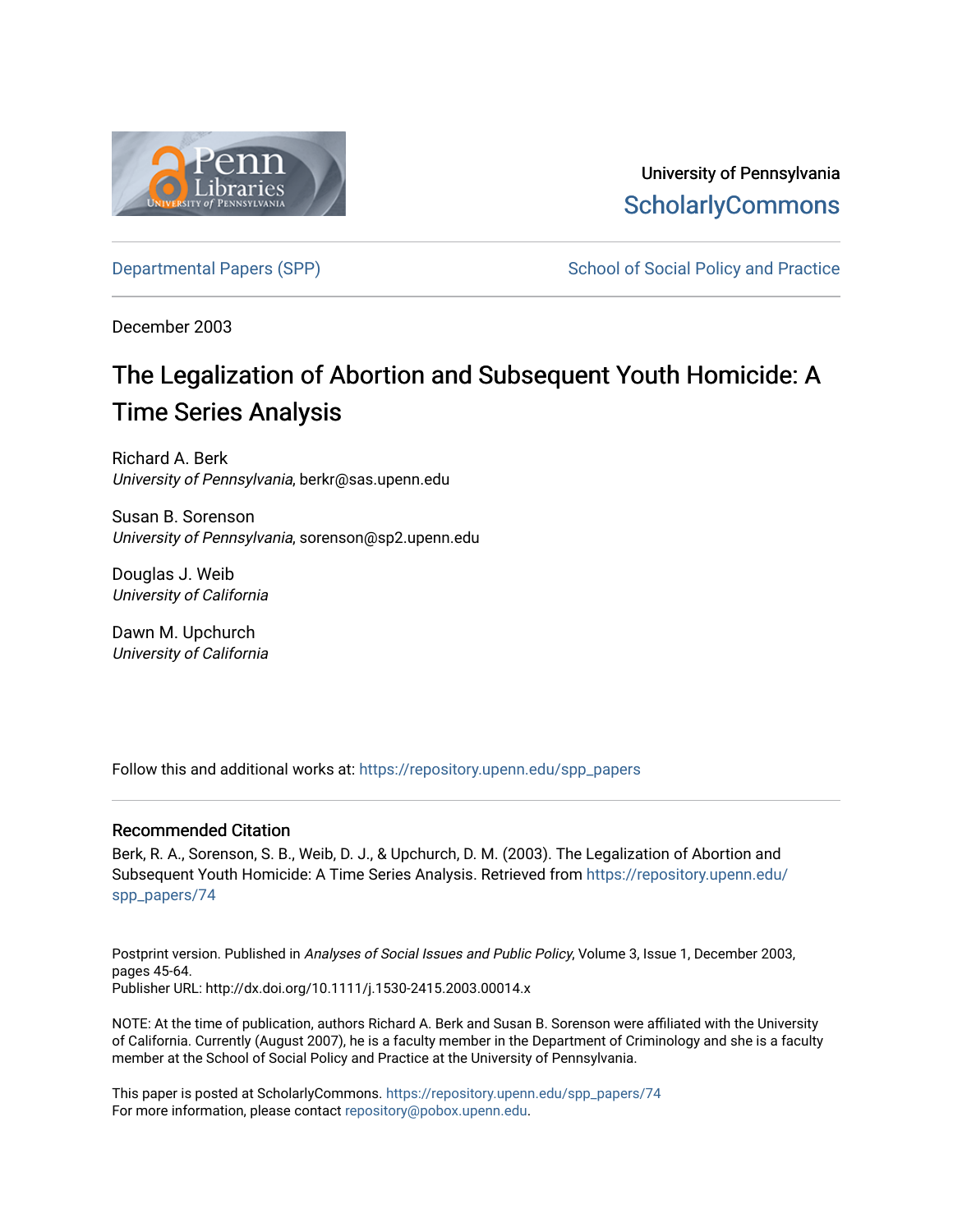## The Legalization of Abortion and Subsequent Youth Homicide: A Time Series Analysis

### **Abstract**

In this article, we examine the association between the legalization of abortion with the 1973 Roe v. Wade decision and youth homicide in the 1980s and 1990s. An interrupted time series design was used to examine the deaths of all U.S. 15- to 24-year-olds that were classified as homicides according to the International Classification of Diseases (codes E960-969) from 1970 to 1998. The legalization of abortion is associated over a decade later with a gradual reduction in the homicides of White and non-White young men. The effect on the homicides of young women is minimal. We conclude that the 1990s decline in the homicide of young men is statistically associated with the legalization of abortion. Findings are not consistent with several alternative explanations, such as changes in the crack cocaine drug market. It is almost inconceivable that in the United States of today, policies affecting the choice to have children would be justified as a means to control crime. Yet, if the legalization of abortion had this unintended effect, the full range of policy implications needs to be discussed.

#### Keywords

abortion, youth homicide

#### **Comments**

Postprint version. Published in Analyses of Social Issues and Public Policy, Volume 3, Issue 1, December 2003, pages 45-64. Publisher URL: http://dx.doi.org/10.1111/j.1530-2415.2003.00014.x

NOTE: At the time of publication, authors Richard A. Berk and Susan B. Sorenson were affiliated with the University of California. Currently (August 2007), he is a faculty member in the Department of Criminology and she is a faculty member at the School of Social Policy and Practice at the University of Pennsylvania.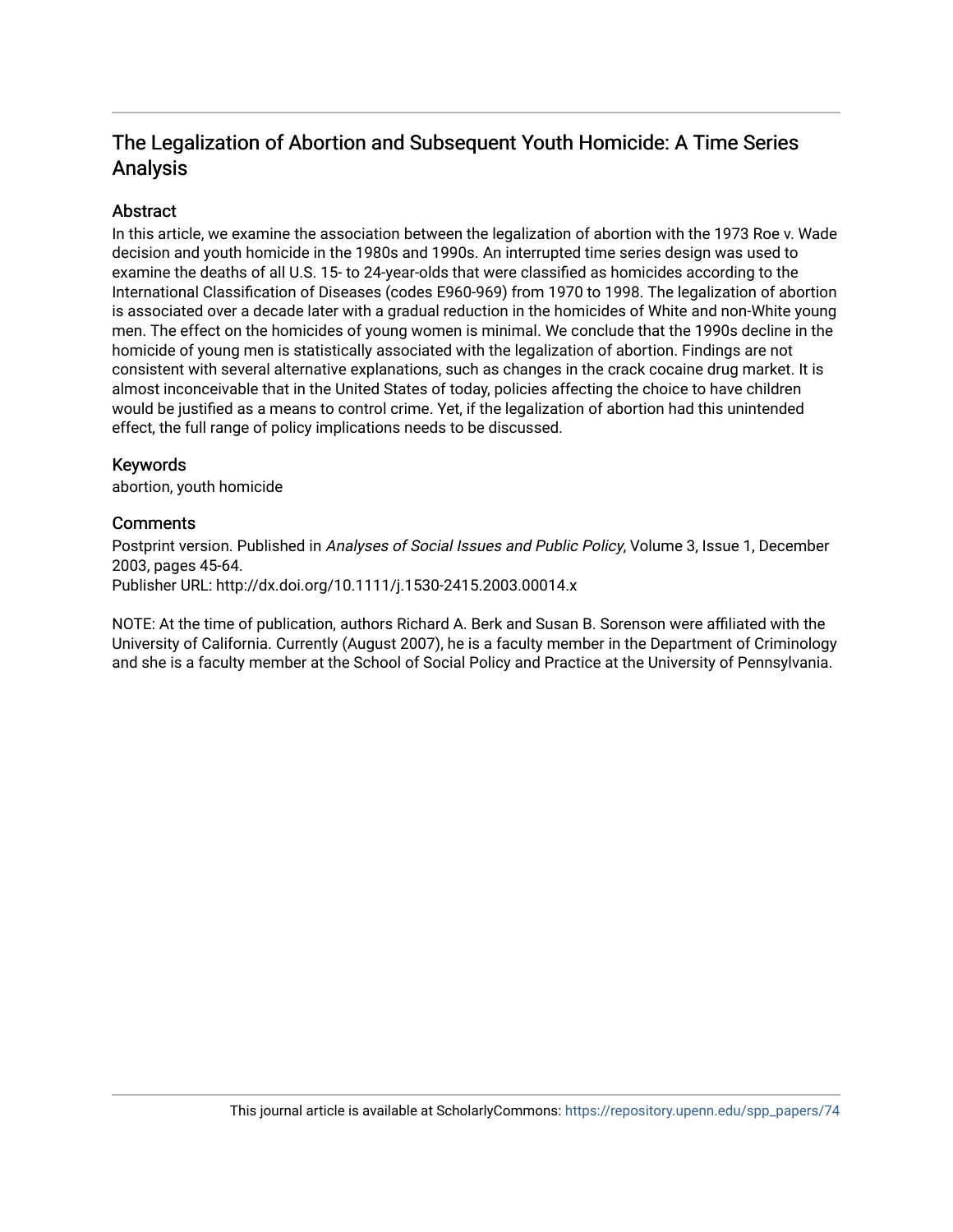## Running head: LEGALIZED ABORTION AND YOUTH HOMICIDE

Youth Homicide and the Legalization of Abortion

Richard A. Berk, Ph.D.

Department of Statistics

Susan B. Sorenson, Ph.D., Douglas J. Wiebe, Ph.D., and Dawn M. Upchurch, Ph.D.

School of Public Health

University of California, Los Angeles

Words in abstract: 178

Words in text: 5,478

Number of tables: 2

Number of figures: 8

*Analyses of Social Issues and Public Policy*, 2003, 3, 45-64.

**Please access the journal's website for the published version of the paper.**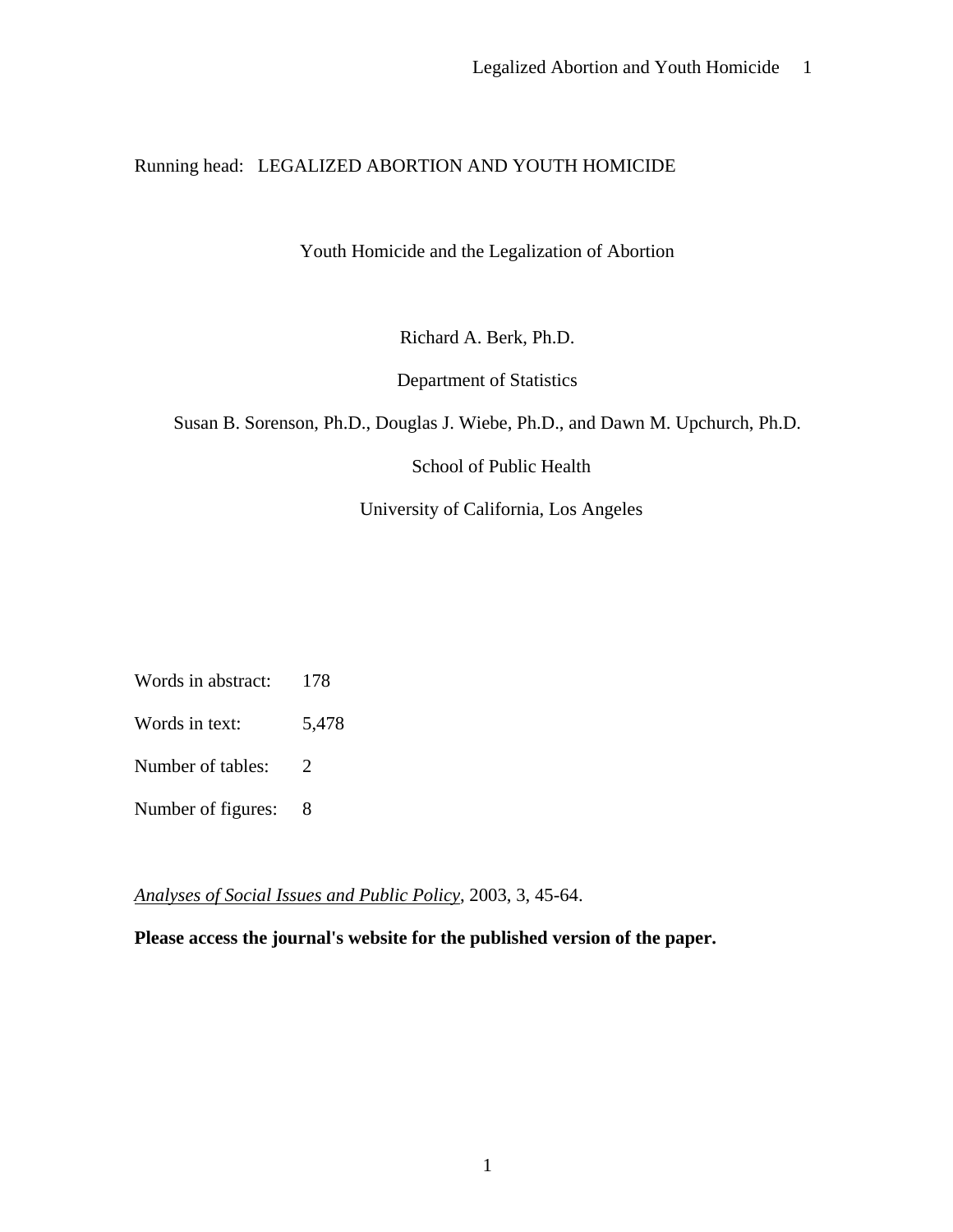#### Abstract

In this paper, we examine the association between the legalization of abortion with the 1973 Roe v. Wade decision and youth homicide in the 1980s and 1990s. An interrupted time series design was used examine the deaths of all U.S. 15-24 year olds that were classified as homicides according to the *International Classification of Diseases* (codes E960-969) from 1970-1998. The legalization of abortion is associated over a decade later with a gradual reduction in the homicides of white and non-white young men. The effect on the homicides of young women is minimal. We conclude that the 1990s decline in the homicide of young men is statistically associated with the legalization of abortion. Findings are not consistent with several alternative explanations, such as changes in drug markets such as in "crack" cocaine. It is almost inconceivable that in the United States of today policies affecting the choice to have children would be justified as a means to control crime. Yet, if the legalization of abortion had this unintended effect, the full range of policy implications needs to be discussed.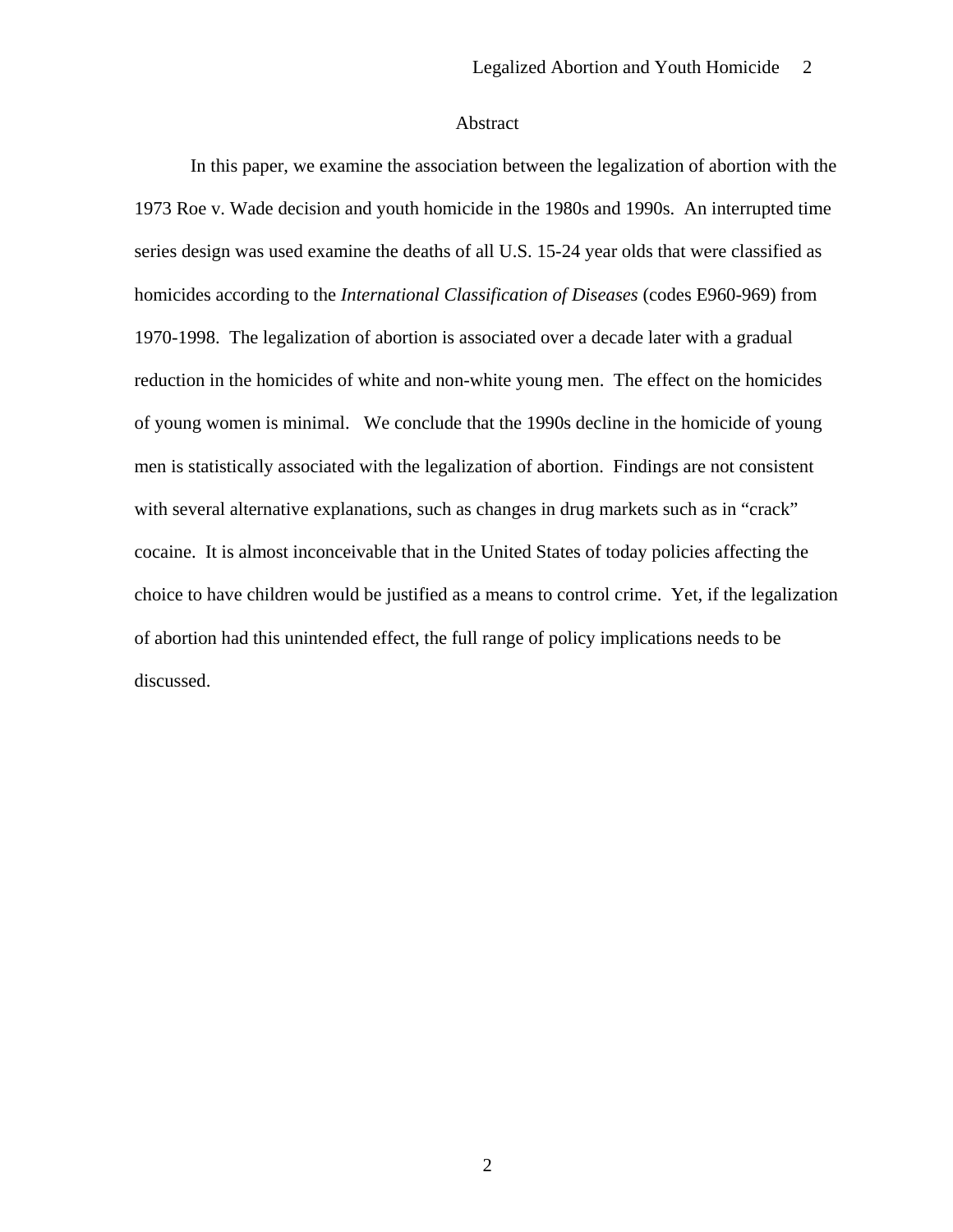#### Youth Homicide and the Legalization of Abortion

Whatever the moral and political content of Roe v. Wade, there is the important empirical question of the decision's impact on violent crime. In a recent paper by Donohue and Levitt (2001), findings are presented which would seem to support the view that the legalization of abortion is associated with declines in crime nearly two decades later. Two explanations are proposed: the size of the population at risk is reduced; and, "unwanted" children, who would likely receive inferior care, are not born. The former shrinks the number of potential perpetrators and victims overall, while the latter reduces in particular the number of children more likely be associated with in serious criminal conduct (Loeber & Stouthamer-Loeber, 1986; Laub, 1993; Widom & Maxfield, 2001).

 The response from the academic community was swift and critical. Joyce (2001), using different statistical models, failed to find any meaningful statistical relationships between the legalization of abortion and subsequent crime. Lott and Whitley (2001), using still other statistical models and somewhat different data, asserted that if anything the relationship is positive--the legalization of abortion is linked to subsequent increases in crime.

 As we explain shortly, it is impossible to determine from the three extant studies where the truth of the matter may lie. In this paper, therefore, we step back from the dueling regression models and try first to answer a simpler question: what is the evidence for or against any empirical relationship between the legalization of abortion and subsequent crime? We use data and a research design that we hope avoids many of the complications faced by the three earlier studies. Then we turn to the matter of explanation, and here, too, we use data and a research design that we hope will, in a more accessible manner, clarify the issues.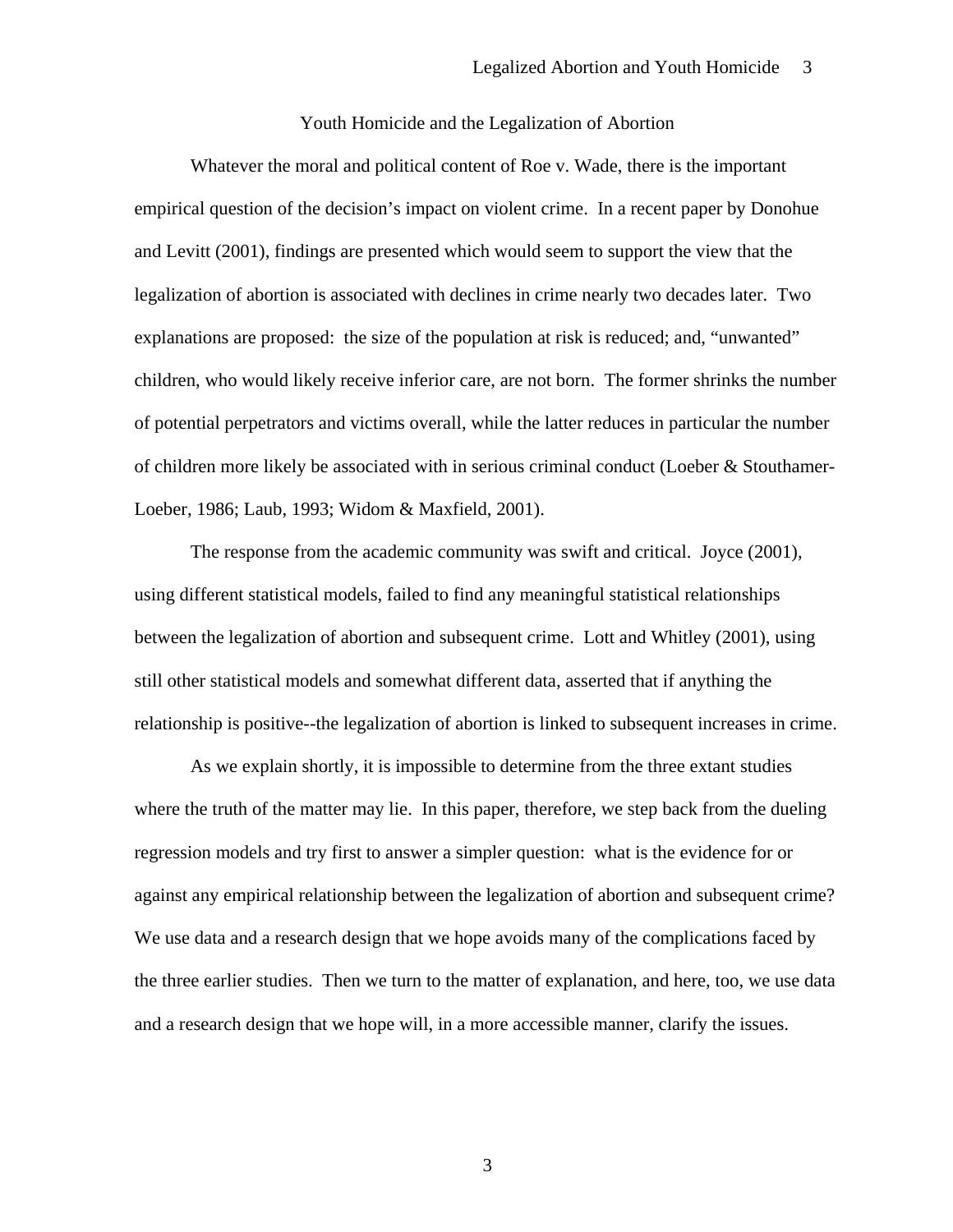#### Previous work

We cannot here review in detail the very extensive and complicated analyses previously conducted. There are a host of arcane details that would obscure more than they would enlighten. Fortunately, it is easy to describe enough about the data and research designs used to suggest that another approach could be instructive.

All three studies noted above lean most heavily on a clever design that capitalizes on some states legalizing abortion before other states. States are the unit of analysis. Roe v. Wade gave women nationwide the right to choose, but some states had legalized abortion a few years before the 1973 decision. Thus, the late legalizers can serve as a comparison group for the early legalizers. If there are abortion effects on subsequent crime, they should be found for the early legalizers and not the late legalizers during a window that depends on the legalization dates. For example, suppose that State A legalized abortion beginning in 1970 and State B legalized abortion in 1973. If there are subsequent reductions in crime as a result of legalized abortion, State A should begin seeing them 3 years earlier (e.g., 1985 compared to 1988), so that during that 3-year window State B is a control observation for State A. The five States that repealed their antiabortion laws before 1973--New York, Washington, Alaska, Hawaii, and California--constitute the experimental group with all other states in the control group.

 In each study, a range of crime measures served as the response that was hypothesized to decline in the late 1980's or early 1990's. Data on the suspects in these crimes were used in most of the analyses. It is widely appreciated that law enforcement data can be a problem in studies such as this for two key reasons: first, not all crimes are reported to police and, second, not all crimes are solved. For example, although homicide is the crime for which the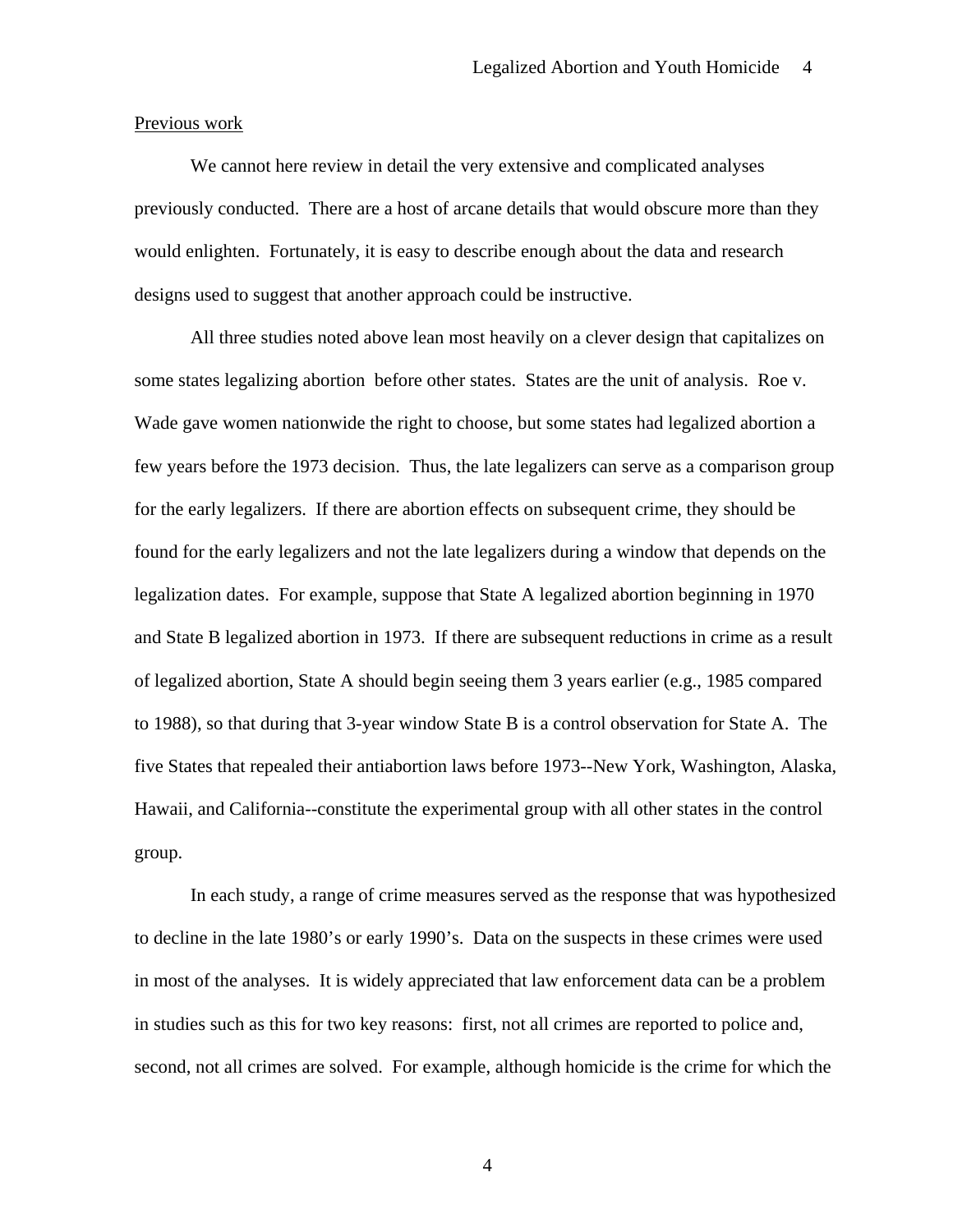best law enforcement data exist, an arrest was made in fewer than one-half of the homicides committed in Los Angeles in 1990-1994, a situation that was not uncommon in large U.S. cities at the time. From 1980 to 1996, clearance rates dropped by 7% nationally (Wellford & Cronin,

The analyses that each article deemed most complete introduced, through regressionbased causal modeling, a variety of statistical controls for the many potential confounded effects at the state level. Depending on the authors and the models, these can be almost anything that might affect aggregate crime: a variety of demographic variables, economic conditions, crime control measures, and social services programs, or various proxies thereof. In some cases, the regression models employ a very large number of parameters, representing numerous double and triple interaction effects.

 As one would expect, the statistical analyses of such complexity were burdened by all of the usual regression analysis problems: missing data, measurement error, untestable assumptions, overfitting, multicollinearity, and the like. The statistical procedures used are certainly routine enough and the underlying mathematics well understood. The complexity results from the large number of parameters estimated and translating the estimates into meaningful substantive statements. Often the problems are extremely damaging. For example, there are no credible measures of the number of abortions before legalization, and the numbers officially reported afterwards are believed to be rough approximations of the truth (Alan Guttmacher Institute, 1997). Thus, the intervention (i.e., number of abortions) is not accurately measured. Misleading estimates of any associations with the intervention can follow. When, instead, legalization is treated as an intervention step function through a binary variable (i.e., 0 before and 1 after), one necessarily neglects that legalization is not the same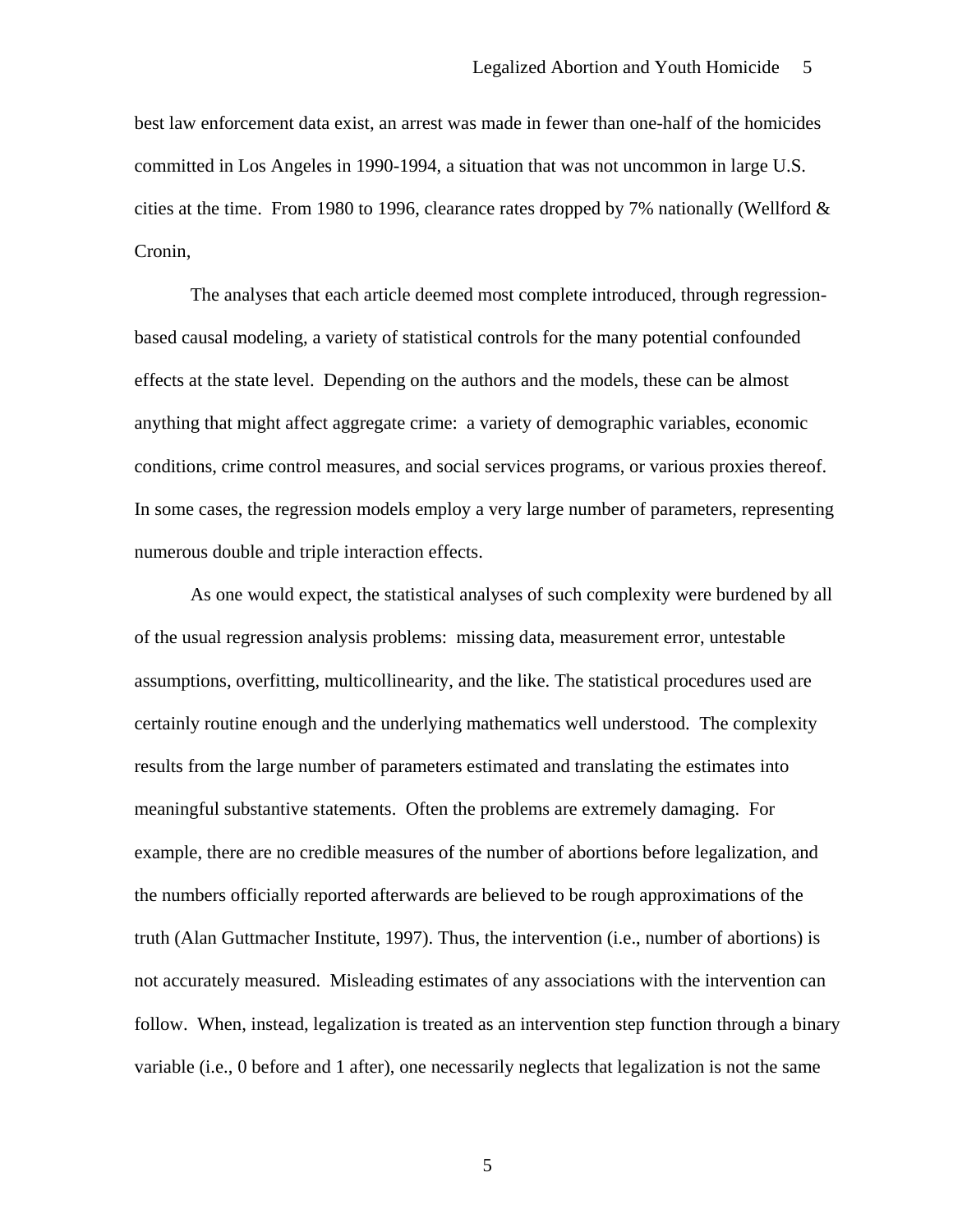as implementation. It could take several years for clinics to gear-up, for example. Again, this can yield misleading estimates of potential intervention effects.

 To the authors' credit, many such problems were openly discussed and for some of the difficulties, a serious effort was made to explore their implications. Unfortunately, none of the difficulties addressed could be solved definitively, and none of the manuscripts provided readily accessible results from the range of regression diagnostics one would ideally like to see (Cook, 1998). In our view, however, an even more fundamental concern lies with using states as the unit of analysis. In particular, one has to assume that abortions in a given state affect crime in that same state many years later. One obvious problem is that pregnant women may well travel across state lines to seek an abortion, especially in the early 1970s when abortion was legal in some states but not others. Equally obvious is that during nearly two decades between the time a pregnancy is either terminated by an abortion or produces a live birth and when impacts on crime could materialize, the mother and/or the child could move to another state. (Joyce [2001] attempted to address these issues by using state of birth for homicide victims and state of residence for women who obtained abortions. The latter data are incomplete because, among other reasons, some states [e.g., California] do not require abortion reporting.) States also differ widely in immigration from abroad, which can affect the number of potential crime victims and potential crime perpetrators whatever the abortion practices of the state in question. Destination states such as California, Texas, and New York are good examples of states where international in-migration would substantially increase the number of both potential victims and perpetrators.

 In summary, we suspect that the past studies have asked too much of the data and of the causal modeling approach, with the risk that compelling results in any direction are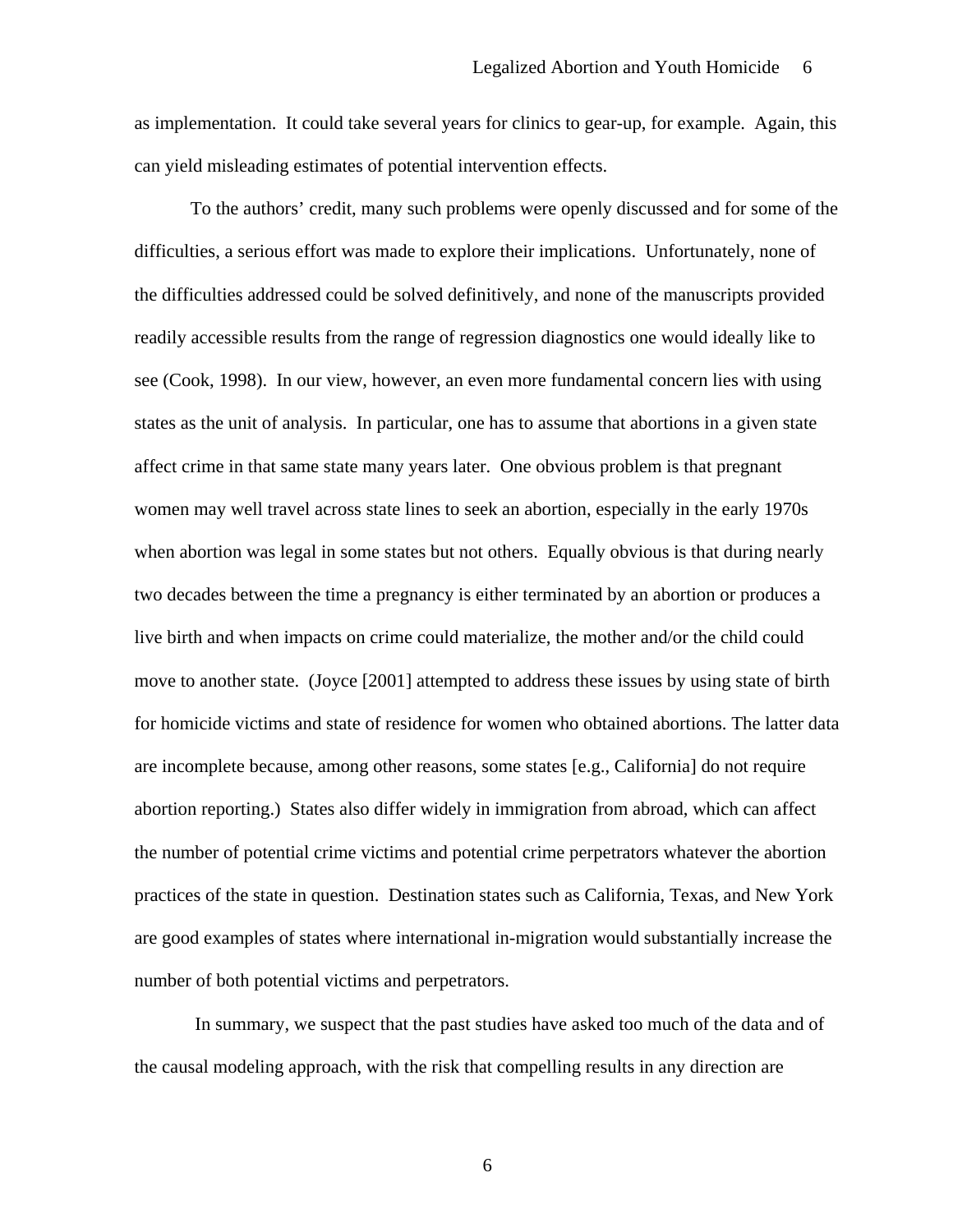unlikely. This is, more generally, a widely recognized problem. Box (1976: 792) provocatively noted a generation ago that "all models are wrong," while Mosteller and Tukey (1977: 387) concluded at about the same time that "the whole area of guided regression is fraught with intellectual, statistical, computational, and subject-matter difficulties." Such concerns have certainly not gone away. Commenting on regression models, Breiman (2001:203) recently observed that "Nowadays, I think most statisticians would agree that this is a suspect way to arrive at conclusions." Thus, we consider below an alternative strategy with somewhat less ambitious aspirations that does not demand more than the data could possibly deliver.

#### Methods

#### Design and Statistical Analysis

We take a quasi-experimental perspective and employ an interrupted time series design (Campbell and Stanley, 1963). The interrupted time series design provides an alternative framework to observational studies analyzed with regression-based causal modeling. The unit of analysis is the country as a whole. Aggregating over states eliminates state boundaries, which surely makes sense for efforts to characterize the impact of the federal decision.

We use yearly data on the number of homicides beginning in 1970 and ending in 1998, allowing for a roughly equal number of years before and after the time when a change in homicide could be expected. The years before the intervention's possible effect serve as the control group, and the years after serve as the experimental group.

 The number of homicides each year is the response variable. We chose homicide because it is the most accurately reported crime and the crime that state penal codes treat as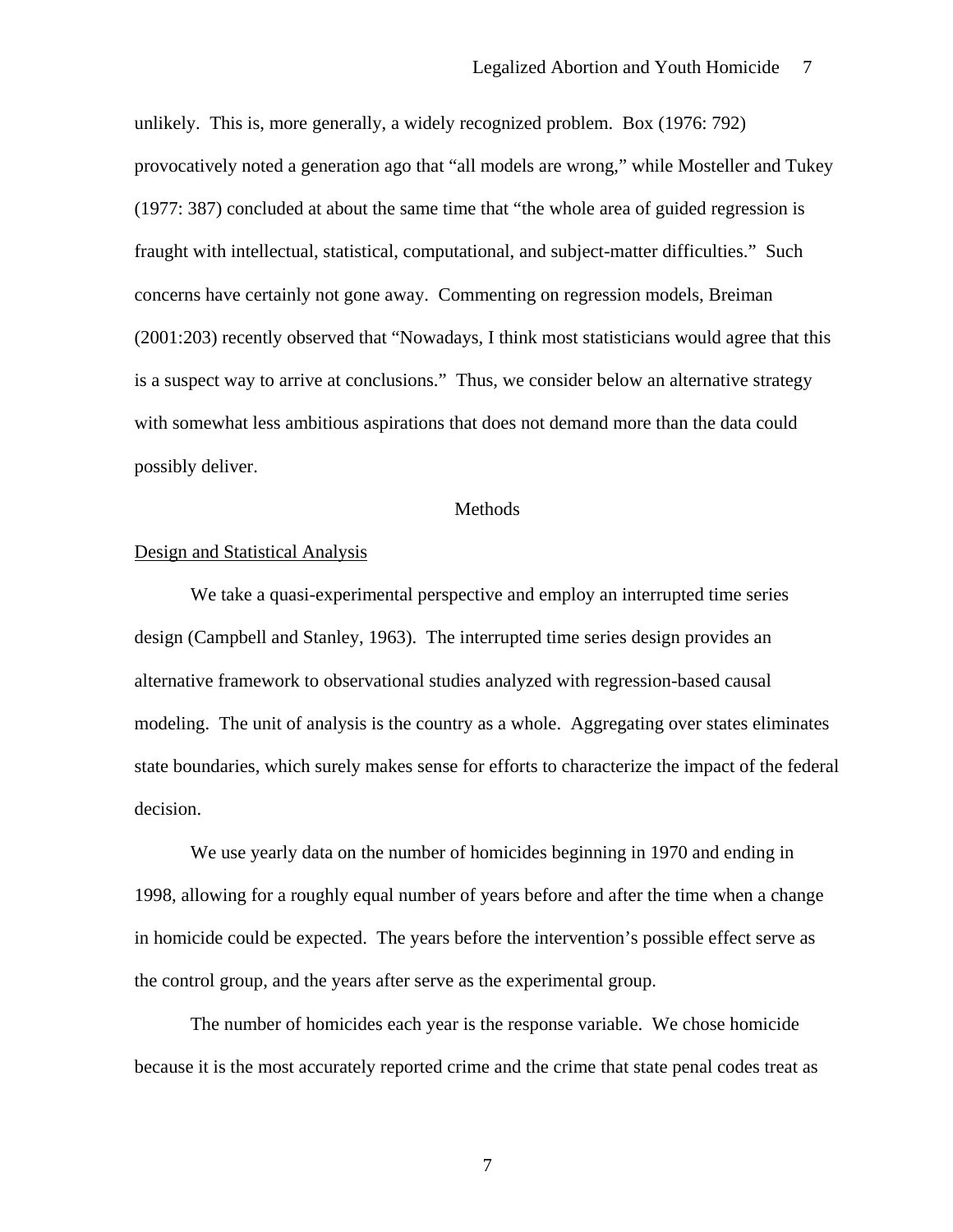most the serious (i.e., can lead to the longest sentences and/or the death penalty). We used national mortality data from: 1) National Center for Health Statistics, Public use data file documentation: Multiple cause of death for ICD-8 1970-78 data, Public Health Service. Hyattsville, Maryland; and 2) National Center for Health Statistics, Public use data file documentation: Multiple cause of death for ICD-9 1979-98 data, Public Health Service. Hyattsville, Maryland. We included all deaths that were classified as homicides according to the *International Classification of Diseases* (codes E960-969) (ICD, 1969, 1979). As we describe shortly, it is also possible to obtain homicide breakdowns by age, gender, and race/ethnicity that will prove to be important when we elaborate on the basic research design.

 Because we are considering the national as a whole, the intervention is defined as the 1973 U.S. Supreme Court decision in Roe v. Wade. Anticipating the use of a transfer function to capture possible associations (Box, Jenkins, and Reinsel, 1994), the intervention is represented by a 1-0 binary variable formulated in three ways: 1) as a spike (an abrupt change in a differenced series), 2) as a step (a change in slope in a differenced series), or 3) as a ramp (a change in slope in an undifferenced series). These variations permit the modeled response to take on a wide variety of shapes. We also explore empirically several lagged effects, beginning in 1973, in an effort to determine when any associations might begin to appear. It is important to stress that we are looking for a discrete change in the response, that is, in homicide trends. Consistent with the interrupted time series design, "pre-existing" changes in levels and trends are removed by differencing, for example, differencing would remove any relatively smooth trends in population sizes. In other words, the original time series is taken to be non-stationary but homogeneous. In practice, the homogeneity assumption does not prove to be especially restrictive, but differencing cannot remove, for example, explosive (i.e.,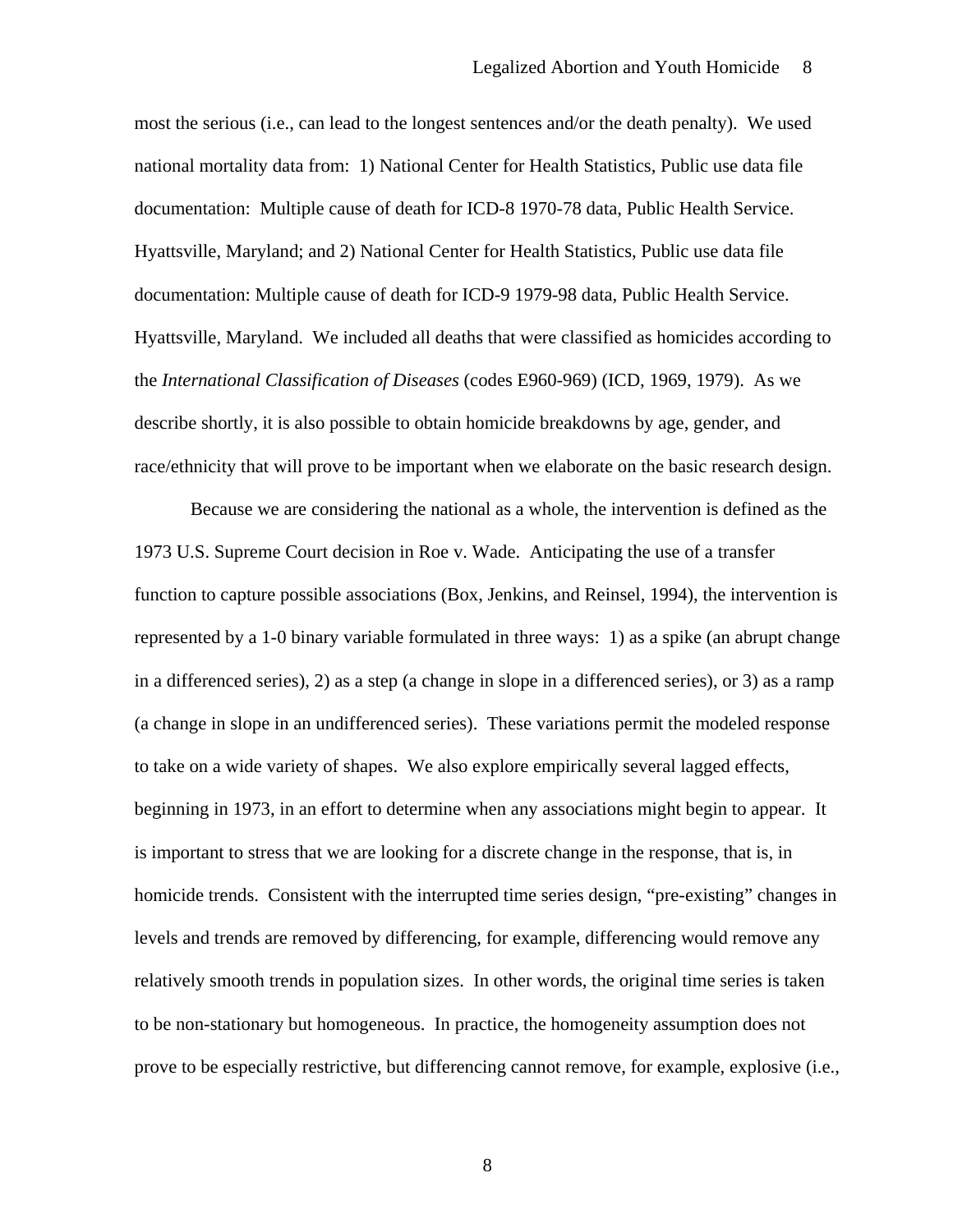<span id="page-10-0"></span>exponential) growth or decay. The goal is not to explicitly represent a large number of potential confounded variables but to remove their collective effects.

 But even at its best, the interrupted times series design will only indicate that the response variable is altered in some specified manner at about the same time as the intervention occurs. It cannot eliminate the possibility that the change in the response is linked to one or more other discrete events that occurred at approximately the same time. Moreover, whatever patterns observed in the data are extrapolated beyond the end of the time series at great risk.

 To address these concerns, we employ four strategies. First, we undertake separate analyses for male and female victims and for white and non-white victims: white males, nonwhite males, white females, and non-white females. The goal is to evaluate possible confounders against an explanation resting heavily on abortion legalization. For such analyses to be credible, we assume, consistent with past research, that people tend to kill others like themselves. $<sup>1</sup>$  $<sup>1</sup>$  $<sup>1</sup>$  Two broad expectations follow.</sup>

 An apparent drop in non-white male homicides associated with earlier abortion legalization might be alternatively explained by a stabilization in the crack cocaine markets in the early 1990s (e.g., Blumstein et al., 2000). However, that explanation does not seem credible for a similar decline in white male homicides because crack was not widely used by whites, and whites generally were not seeking to control crack markets in inner cities. Abortion legalization, in contrast, could well impact both white and non-white males. Thus,

 $\overline{a}$ 

<sup>&</sup>lt;sup>1</sup> This follows from the kinds of activities engaged in (e.g., gangs) and more generally, social and economic forces that tend to foster interaction among people who are alike. The ways in which income often produces class and racial homogeneity within neighborhoods is one key instance.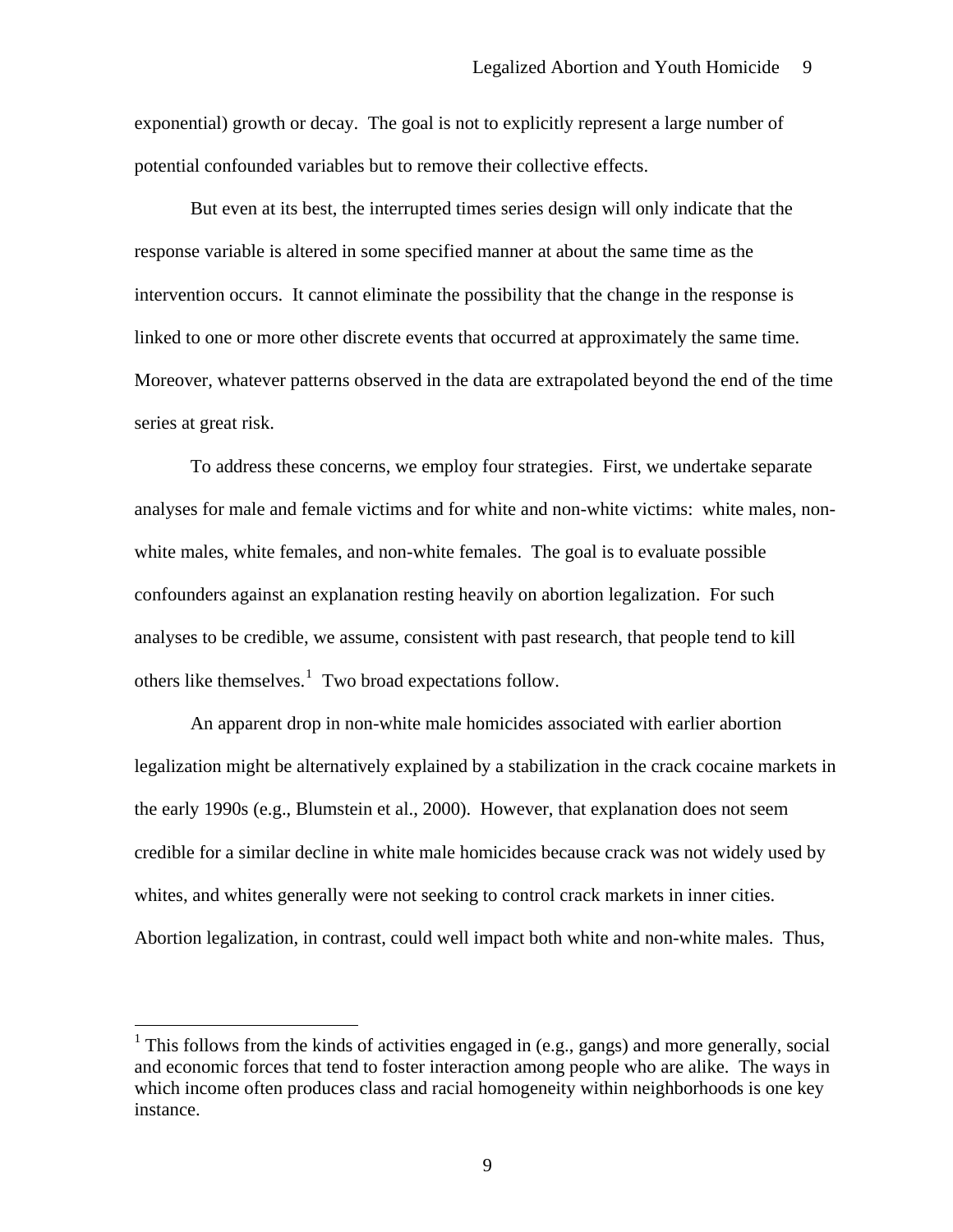if we find an association between the legalization of abortion and subsequent crime for white and non-white males, an explanation based primarily on patterns of crack use is unsatisfying.

 In addition, females are far more likely than males to be killed by people they know and especially by men with whom they have a romantic relationship (Greenfield et al., 1998). Most "domestic" homicides involve female victims beyond their teenage years and still older male perpetrators. One might anticipate no strong associations between the legalization of abortion and subsequent female homicides. For any alternative explanations to be credible, they would have to similarly predict substantial associations for male homicides but not for female homicides.

 The second strategy is to conduct separate analyses by the age of the homicide victim as well as by ethnicity and gender. We use 15 year olds as the youngest age group because that is a reasonable initial age in which one might observe involvement in very serious crime. It follows then, that the earliest time at which one could find any subsequent changes in homicides would be 1988 (i.e., 1973 + 15 years). The next year, 1989, one might anticipate as the first in which one might see changes in homicides for 16 year olds. Generalizing from this concept, one can expect such change to occur in later years (i.e., at longer lags) with increases in age. However, age differences of a few years or less do not provide social boundaries as clear as ethnicity or gender. It would not be statistically aberrant, for instance, to find a 16-year old male killed by a 19-year-old male. Therefore, empirical support for this pattern could be difficult to find.

 Our third strategy rests on the expected size of any intervention effects for different age cohorts. Recall that legalized abortion could, in principle, affect both the number of potential homicide victims and the number of homicide perpetrators. But for individuals over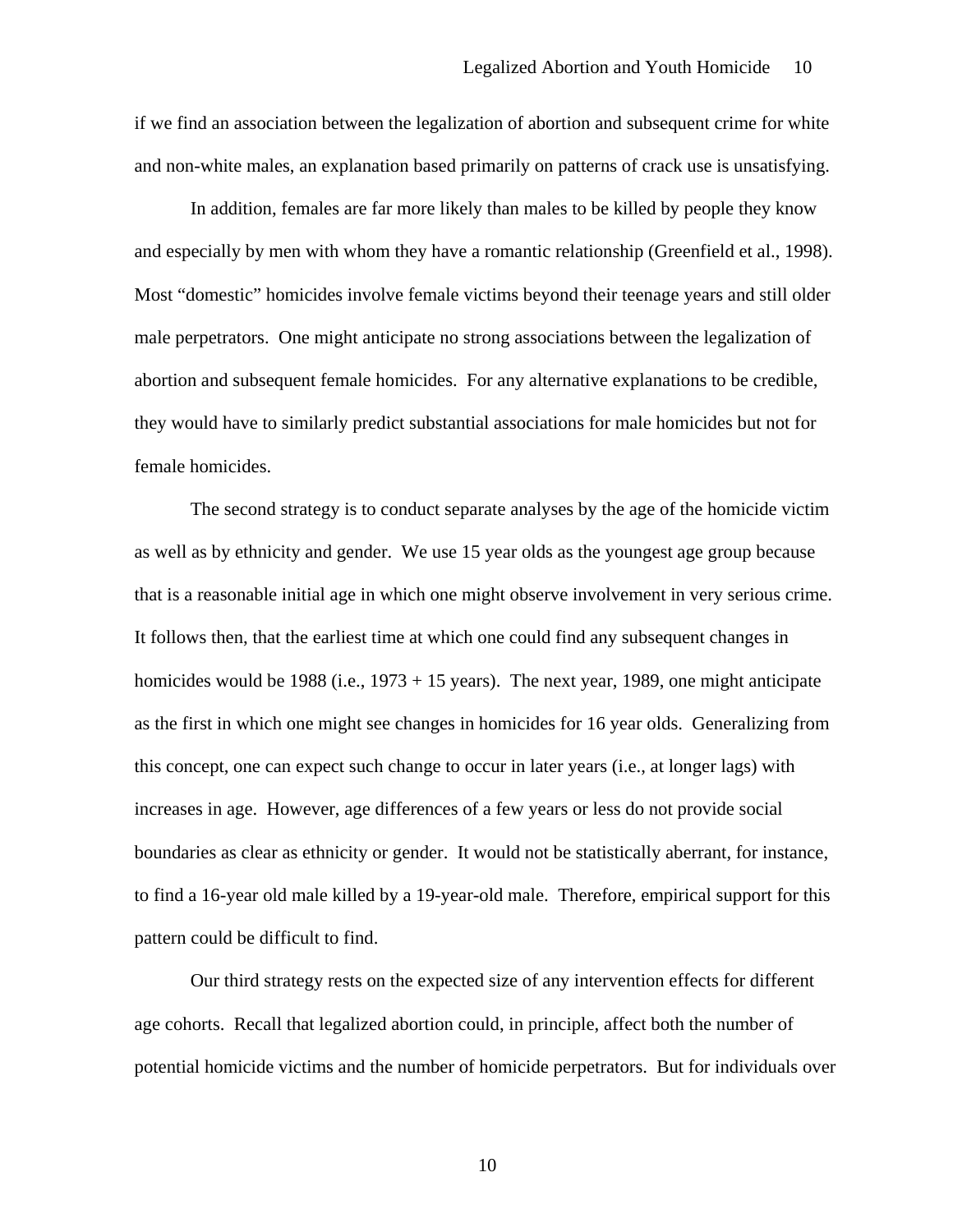about 25 years of age, there is not enough time by the end of the homicide time series for legalized abortion to affect them directly. Insufficient time has passed since 1973. Therefore, any reductions in their homicides could only result from a decrease in the number of younger perpetrators; the number of potential victims older than 25 is not being altered. Thus, one might anticipate that any declines in homicide associated with the intervention would be smaller for the cohorts 25 and over compared to cohorts less than 25 years of age. Moreover, any declines should be less substantial with increased age over 25 because of greater distance in age from potential perpetrators.

 Our final strategy also rests on the size of any homicide declines for different age groups. One can think of the ages of potential homicide victims as providing a moving window for prospective homicide perpetrators. For example, a 15 year old may be most likely to be killed by an 18 year old, and 18 year old may be most likely to be killed by a 20 year old, and so on. Other things equal, this implies that the largest reduction in homicide victims (associated with the intervention) should be among age cohorts between about 18 and 22 years old. For the youngest ages, only older perpetrators could be affected by the legalization of abortion and for the oldest ages only younger perpetrators could be affected.

#### Results

 We begin with the results for 15-24 year old homicide victims. Table 1 shows several summary statistics for each of the 40 time series, one for each race-gender-age combination. The average number of homicide victims per year is largest for non-white males, followed by white males, followed by both sets of females, which are rather similar. Such large differences between males and females raise the prospect that the underlying causes and dynamics of homicide could be rather dissimilar. Within each race-gender subset, the average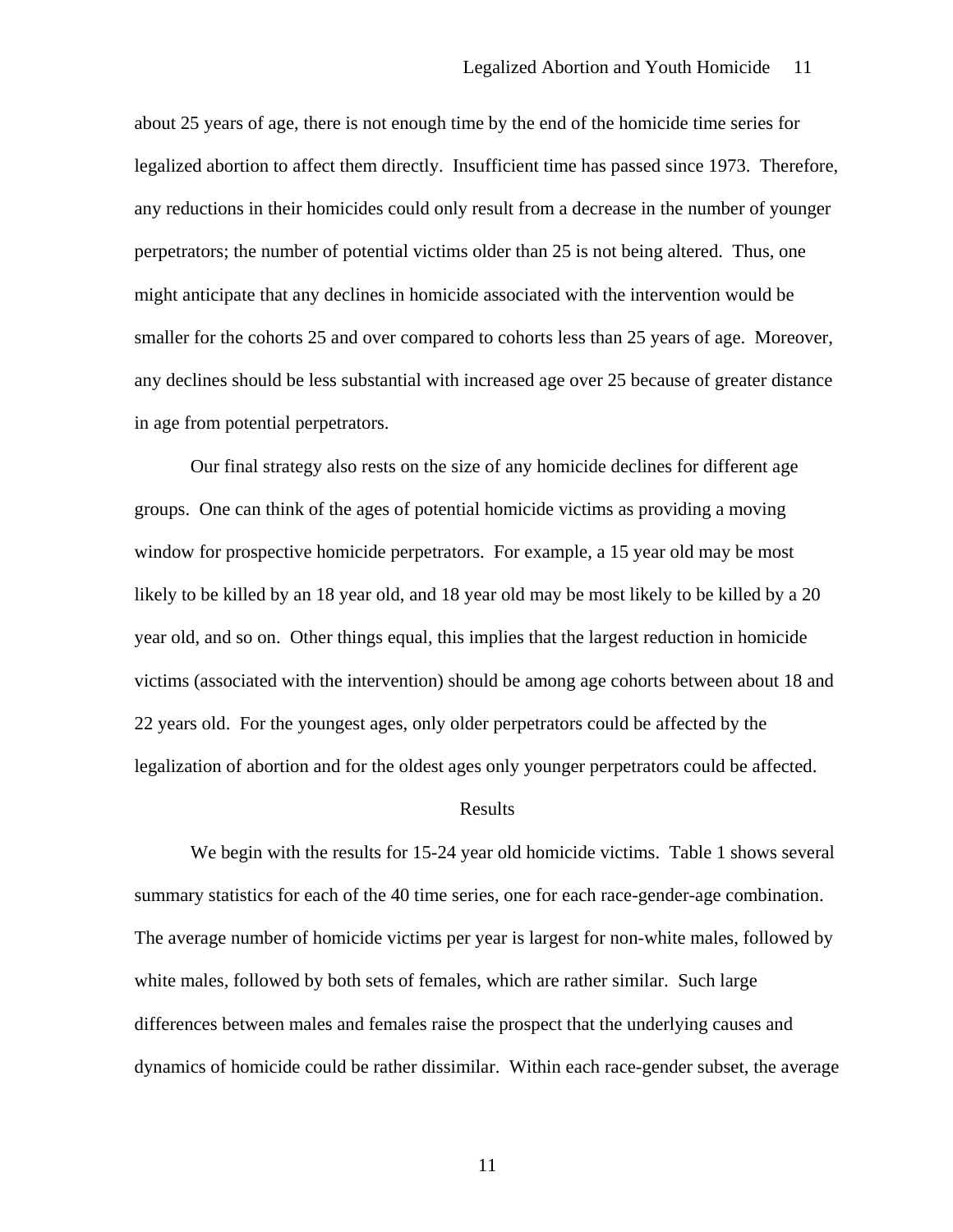number of homicide victims generally increases with age until around 20, at which time the averages tend to level off. Somewhat in contrast, the standard deviations stabilize in the late teens and for nonwhite males actually decline in their 20's.

Insert Table 1 about here

 $\overline{\phantom{a}}$  ,  $\overline{\phantom{a}}$  ,  $\overline{\phantom{a}}$  ,  $\overline{\phantom{a}}$  ,  $\overline{\phantom{a}}$  ,  $\overline{\phantom{a}}$  ,  $\overline{\phantom{a}}$  ,  $\overline{\phantom{a}}$  ,  $\overline{\phantom{a}}$  ,  $\overline{\phantom{a}}$  ,  $\overline{\phantom{a}}$  ,  $\overline{\phantom{a}}$  ,  $\overline{\phantom{a}}$  ,  $\overline{\phantom{a}}$  ,  $\overline{\phantom{a}}$  ,  $\overline{\phantom{a}}$ 

 $\overline{\phantom{a}}$  ,  $\overline{\phantom{a}}$  ,  $\overline{\phantom{a}}$  ,  $\overline{\phantom{a}}$  ,  $\overline{\phantom{a}}$  ,  $\overline{\phantom{a}}$  ,  $\overline{\phantom{a}}$  ,  $\overline{\phantom{a}}$  ,  $\overline{\phantom{a}}$  ,  $\overline{\phantom{a}}$  ,  $\overline{\phantom{a}}$  ,  $\overline{\phantom{a}}$  ,  $\overline{\phantom{a}}$  ,  $\overline{\phantom{a}}$  ,  $\overline{\phantom{a}}$  ,  $\overline{\phantom{a}}$ 

 $\frac{1}{2}$  , and the set of the set of the set of the set of the set of the set of the set of the set of the set of the set of the set of the set of the set of the set of the set of the set of the set of the set of the set

 $\frac{1}{2}$  , and the set of the set of the set of the set of the set of the set of the set of the set of the set of the set of the set of the set of the set of the set of the set of the set of the set of the set of the set

 Figures 1a-1d show, for each race-gender subset, the number of homicide victims by year for persons who are 15, 19, and 24 years old. (The other ages are not plotted in order to make the trends more apparent, but the longitudinal story is much the same if they are included.) The series for white and non-white males (e.g., Figures 1a and 1b) all show a transition from a positive to a negative slope in the early to middle 1990s. It is difficult to see a similar pattern for white females (e.g., Figure 1c) although there are hints. For nonwhite females, we see a bit stronger suggestion of the positive to negative transition in the early to middle 1990s (see Figure 1d).

Insert Figures1a-1d about here

The intervention analysis followed conventional procedures. Each of the 40 time series were first analyzed using ARIMA models. Each time series for the males produced white noise after a first difference. No autoregressive or moving average parameters were required. The time series for the females was white noise without any differencing or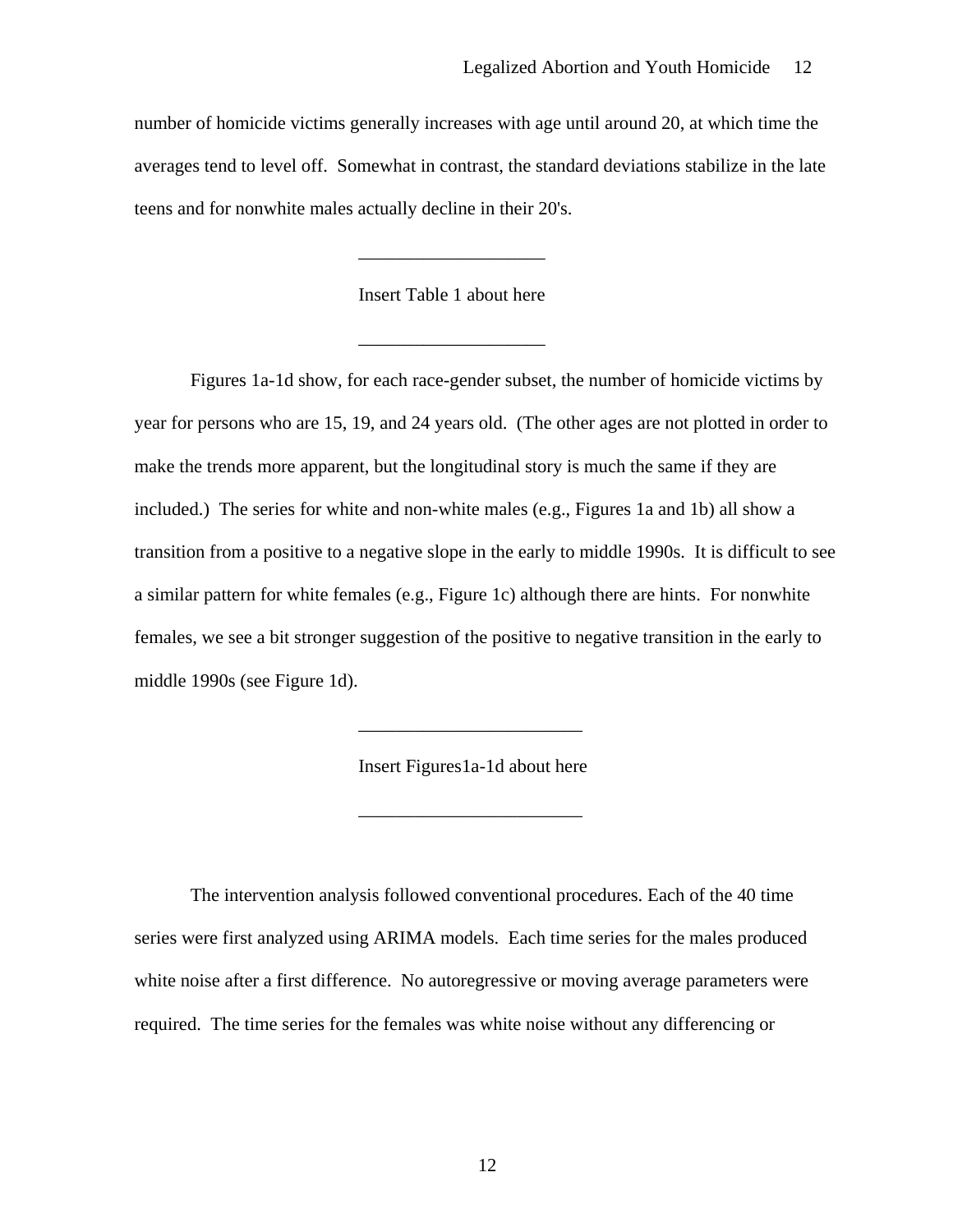autoregressive or moving average parameters. In each case, white noise time series were confirmed with conventional tests.

The timing of the intervention was taken to be 1988, 15 years after Roe v. Wade (Lott and Whitley, 2001). For the males, cross-correlations between the intervention and the differenced response failed to reveal any structure when the intervention was defined as a spike or a ramp for lags up to 10 years after 1988. With the intervention defined as a step function, cross-correlations between each of the white noise time series and the intervention showed promising negative correlations at lags of between approximately 2 and 8 years. We also estimated impulse response functions for each time series, which arrived at the same conclusions. Based on the cross-correlations and estimated impulse response function, changes in the slope of the original (undifferenced) time series seemed to be the most the plausible. The rate of increase in the number of homicide victims declined.

For the females, similar analyses were undertaken. Changes in the number of homicide victims associated with abortion legalization were small and could be equally well characterized by a change in level or a change in slope. In other words, the "signal" was too weak to convincingly summarize.

Finally, based on these results, transfer function models were specified that included a constant and a binary variable for the intervention. The particular binary form chosen was designed to capture any changes in slope for both the males and females. We decided to apply a change in slope formulation for the females so that it would be consistent with the model for males. The overall conclusions we discuss later are effectively the same if a change in level approach is used instead.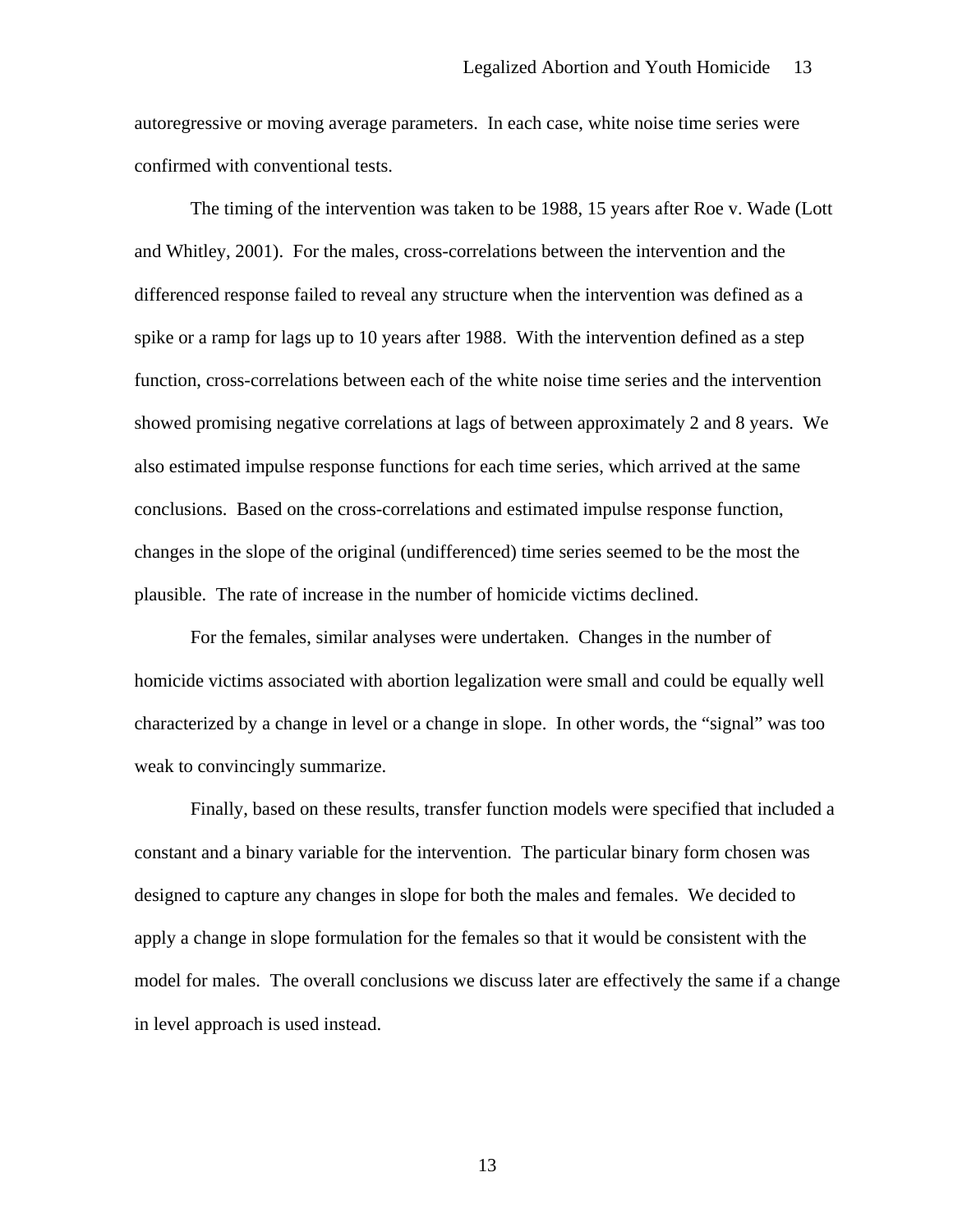<span id="page-15-0"></span>We also experimented with lagged values of the response and with autoregressive and/or moving average terms for the disturbances. For both males and females, the fit of the models was improved a bit by adding an autoregressive term at lag 1 to the residual structure. While the estimated effect parameters did not change enough to affect any overall conclusions, the estimated standard errors usefully improved. $2^2$  $2^2$ 

To shore up the cross-correlation and impulse response function results, we experimented with transfer function lags of from 1 to 7 time periods. Depending on the particular time series, the anticipated negative effects began to appear after a lag of between 1 and 3 years. But for most, the largest negative effects were found at lags of 5 years or longer. In the interest of parsimony, we show below only the earliest negative effects with p-values less than .05 (one-tailed tests). If there is no p-value that small, we show the effect with the smallest p-value. While these decisions are somewhat arbitrary, they also are not very important. For the vast majority of the analyses, all of the effects after a lag of 2 or 3 years were negative.<sup>[3](#page-15-0)</sup>

#### Sex-ethnicity-age findings

 $\overline{a}$ 

Table 2 shows the model results. For white males, the reductions in slope range from a little more than 14 homicide victims a year to nearly 28 homicide victims a year. P-values vary between .016 and .19, with associated lags of between 3 and 7 years (after 1988). Beginning at age 19, the reductions are all in the middle to high 20's. These figures reflect a change in slope, which necessarily translates into a far larger change in level by the end of the

 $2^{2}$  Each time series is a count for which the Poisson distribution would seem appropriate. However, the mean of each series is sufficiently large so that the normal distribution should be closely approximated. Q-Q plots of the residuals were consistent with this.

<sup>&</sup>lt;sup>3</sup> Given all of the model building tests and the many time series analyzed, conventional pvalues cannot be taken very seriously to begin with.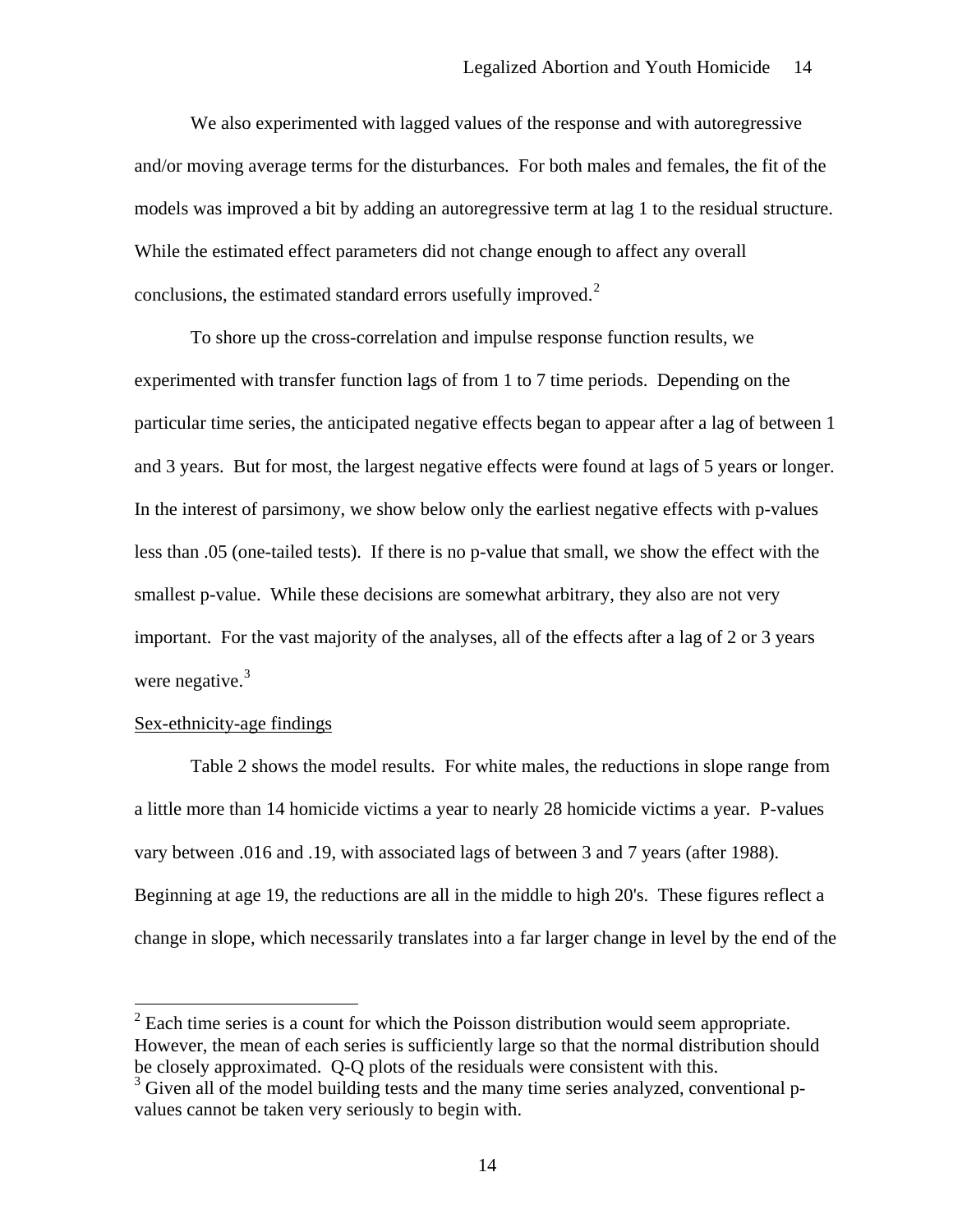time series. For example, if the effect estimate is –20 homicide victims, the slope of the number of homicide victims per year is 20 homicide victims smaller each year. Consequently, over a 5-year period, there would be 100 fewer homicide victims. This is a large relative reduction given that the average number of homicide victims per year for white males is in the middle 200s. One can plainly see just such a reduction in Figure 1a after about 1994, especially for the older white males. A drop from, say, 250 to 150 homicides would lead to a rejection the null hypothesis of no effect with a p-value far smaller than .001. In short, the balance of evidence suggests there is a decline in growth of homicide victimization is roughly consistent with abortion legalization.

#### Insert Table 2 about here

 $\overline{\phantom{a}}$  ,  $\overline{\phantom{a}}$  ,  $\overline{\phantom{a}}$  ,  $\overline{\phantom{a}}$  ,  $\overline{\phantom{a}}$  ,  $\overline{\phantom{a}}$  ,  $\overline{\phantom{a}}$  ,  $\overline{\phantom{a}}$  ,  $\overline{\phantom{a}}$  ,  $\overline{\phantom{a}}$  ,  $\overline{\phantom{a}}$  ,  $\overline{\phantom{a}}$  ,  $\overline{\phantom{a}}$  ,  $\overline{\phantom{a}}$  ,  $\overline{\phantom{a}}$  ,  $\overline{\phantom{a}}$ 

 $\overline{\phantom{a}}$  ,  $\overline{\phantom{a}}$  ,  $\overline{\phantom{a}}$  ,  $\overline{\phantom{a}}$  ,  $\overline{\phantom{a}}$  ,  $\overline{\phantom{a}}$  ,  $\overline{\phantom{a}}$  ,  $\overline{\phantom{a}}$  ,  $\overline{\phantom{a}}$  ,  $\overline{\phantom{a}}$  ,  $\overline{\phantom{a}}$  ,  $\overline{\phantom{a}}$  ,  $\overline{\phantom{a}}$  ,  $\overline{\phantom{a}}$  ,  $\overline{\phantom{a}}$  ,  $\overline{\phantom{a}}$ 

For nonwhite males, the reductions in slope range from about 12 to over 50, with lags from 4 to 7 years. P-values vary from .01 to .08 with all but one less than .05. Just as with the white males, the reductions accumulate so that over a 5-year period, for instance, an overall decline of well over 200 homicide victims can be predicted by the model. This corresponds well with Figure 1b, and such reductions lead to a definitive rejection of the null hypothesis of no change. Clearly, the association with abortion legalization is strong.

 For white females, the reductions in level range from a little over 1 homicide a year to a little over 4 homicides a year. P-values range from .03 to .37. While these small reductions accumulate over time, even the accumulated reductions are unimpressive. Indeed, one cannot reject the null hypothesis of no change even for these cumulative reductions. Therefore,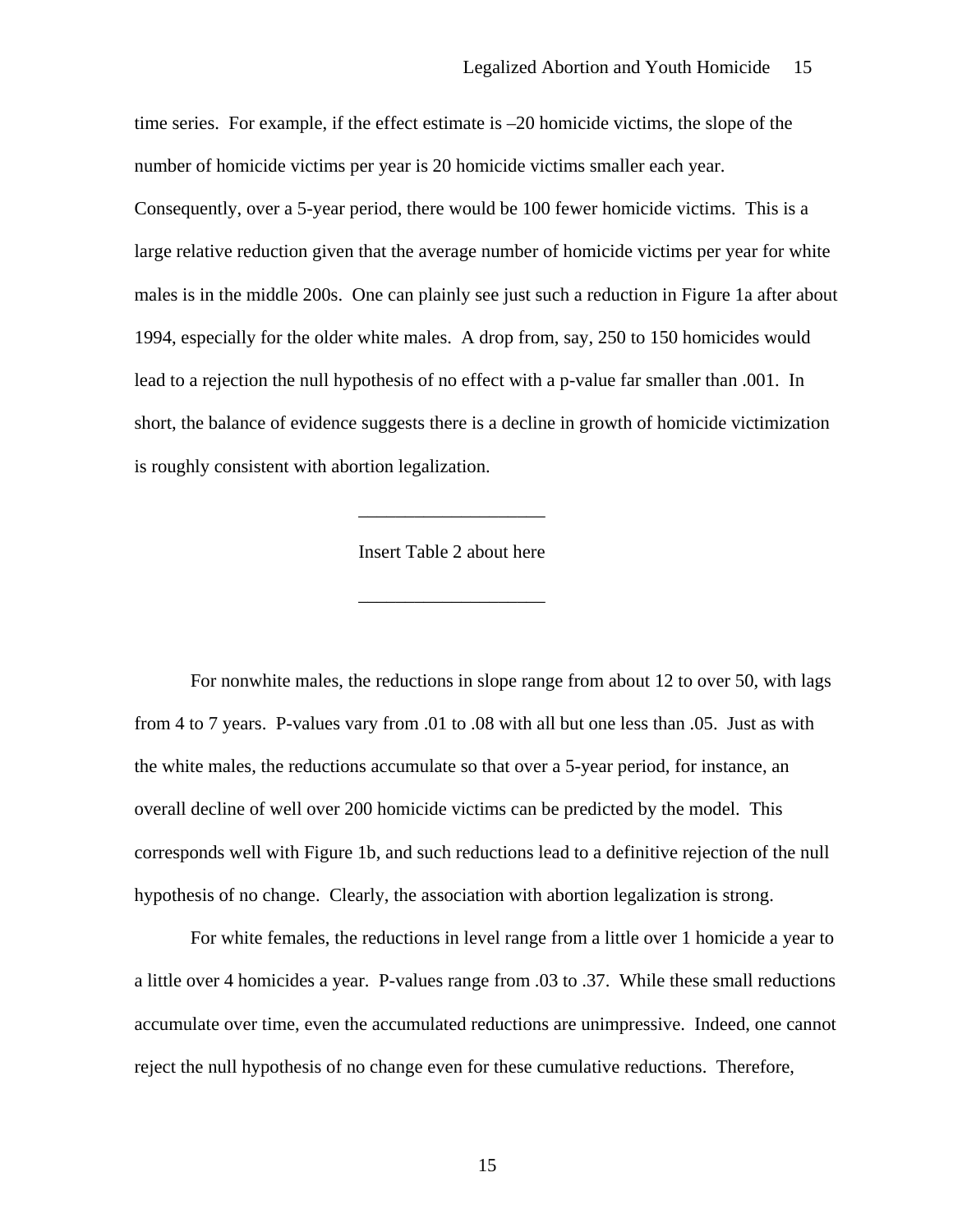while the consistent negative pattern (over time and for different age cohorts) fits with the findings for white males, the associations are at best weak.

For nonwhite females, the reduction in slope ranges from effectively 0 to over 4. Lags vary between 0 and 7 years with p-values between .004 and .47. Once again, even the accumulated reductions are small, and the null hypothesis cannot be rejected. Thus, while most of the estimated effects are once again negative, the associations with abortion legalization are unimpressive.

 To briefly summarize, over all of the time series, negative effects predominate that are roughly consistent with the timing of abortion legalization. But the effects are strong only for the males and, coupled the weight of the statistical evidence, heavily against the null hypothesis.

#### Causation

What can now be said about legalized abortion as a causal explanation? Perhaps the best way to answer that question is to try to rule out alternative explanations. A good starting point is to keep in mind that any alternative explanation for the homicide declines must correspond in time and form to hypothesized impacts of abortion legalization. Thus, changes in police or incarceration practices that might account for the results would have to be implemented abruptly in the late 1980s or early 1990s across the country as a whole (or at least in a number of large states). A similar argument holds for changes in social processes that might explain the homicide reductions.

Consider the explanation based on a waning of the crack epidemic and the violence associated with it. Our findings reflect large homicide reductions for both white and nonwhite males. Yet, crack cocaine use and distribution was dominated by non-white males and,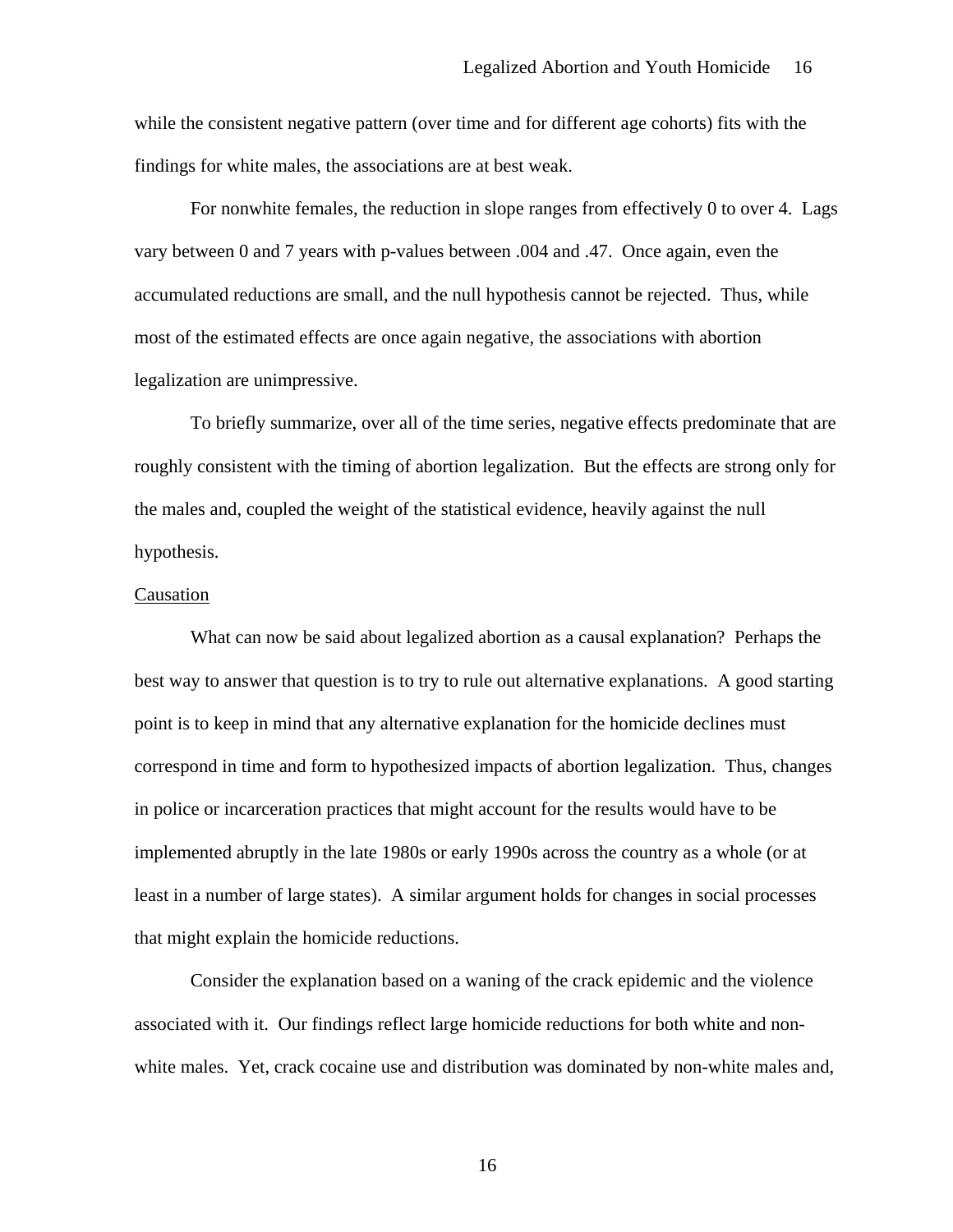therefore, cannot easily explain the drop in homicides for white males. Insofar as one concludes that the homicide declines for white and non-white females are real, there may be further evidence against the reduction in crack popularity as an across-the-board explanation. It might still be an important factor in the declines for non-white males.

 Recall that we also hypothesized that the associations between the legalization of abortion and homicide reductions would be found at longer lags for older victims. For white and non-white males, this is true. The correlation between the lag at which the effect is first found and the age of the victims is .58 for white males and .57 for non-white males. No such effects are found for females. This implies that at least for males, alternative explanations for the apparent role of abortion legalization would have to account for a delayed impact positively associated with age. This would seem to rule out a wide variety of law enforcement explanations for the drop in male homicides, and yet is consistent with our notions about how legalized abortion might function. The same argument would seem to further undercut the impact of crack cocaine as an across-the-board explanation.

 Finally, we hypothesized that if abortion legalization were an important explanation, any declines in homicide associated with abortion legalization would be greater for age cohorts under 25 than age cohorts 25 and older. In addition, more generally, the estimated declines in homicide victims would be greatest in the late teens through the early to middle 20s. To test these notions, we obtained time series data for homicide victims between 26 and 34 years of age, estimated the same kinds of transfer function models used for the younger cohorts, and then, in Figures 2a-2d address these predictions. All are scatter plots with the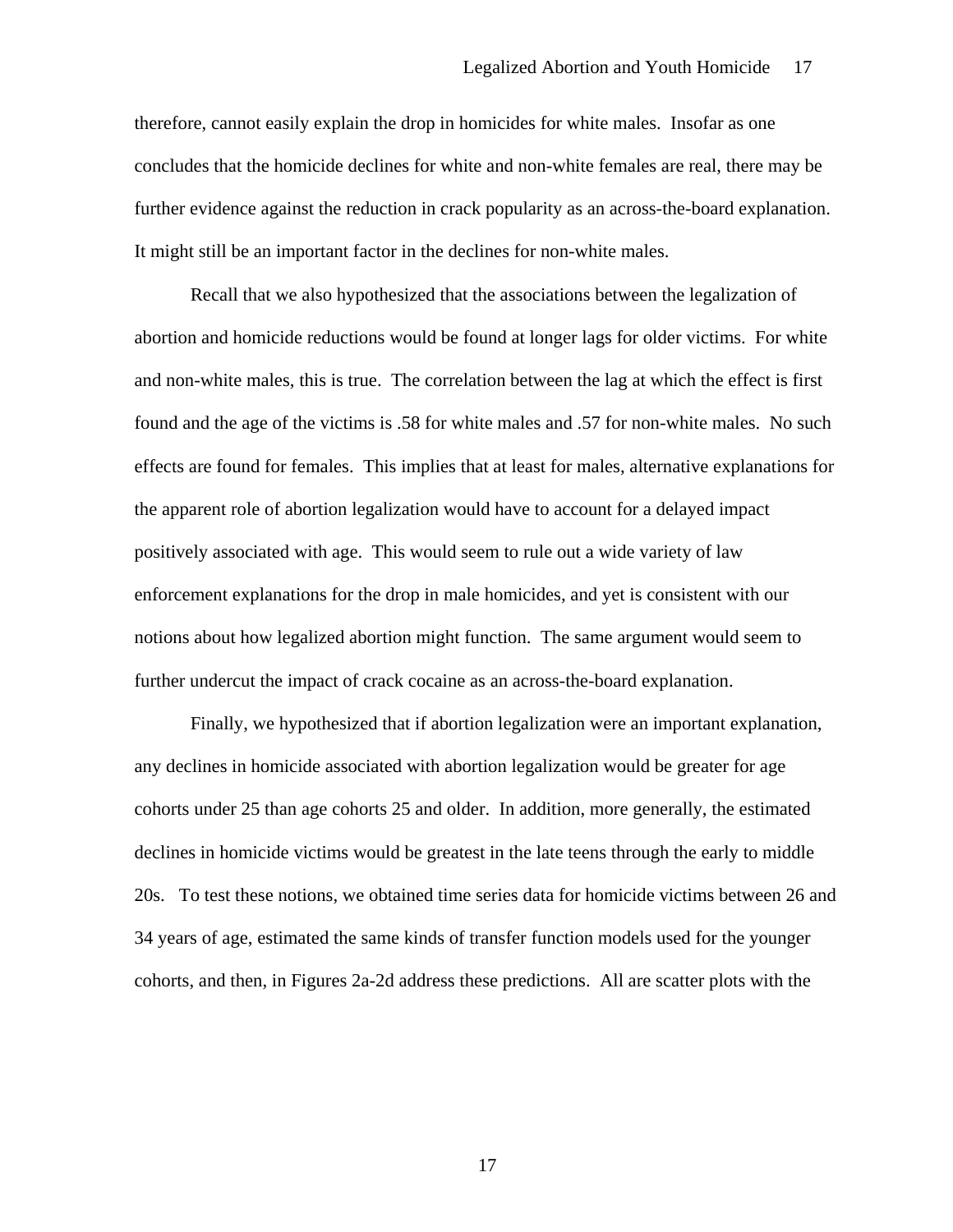<span id="page-19-0"></span>estimated effect size on the vertical axis and age on the horizontal axis.<sup>[4](#page-19-0)</sup> The overlay is a lowess smooth (Cleveland, 1979).

 For white males (Figure 2a), we clearly see that the effects are indeed larger for those under 25 and generally higher in the late teens and early to middle 20s. Much the same story can be found for non-white males (Figure 2b). For white and non-white females (Figures 2c and 2d), neither hypothesis is supported. Thus for males, one would be again be hard pressed to find a law enforcement explanation that would fit the patterns in the data and the crack cocaine explanation would be likewise challenged.

Insert Figures 2a-2d about here

 $\overline{\phantom{a}}$  , and the contract of the contract of the contract of the contract of the contract of the contract of the contract of the contract of the contract of the contract of the contract of the contract of the contrac

 $\overline{\phantom{a}}$  , and the contract of the contract of the contract of the contract of the contract of the contract of the contract of the contract of the contract of the contract of the contract of the contract of the contrac

 $\overline{a}$ 

#### **Discussion**

For males, there appear to be strong associations between the number of homicides and lagged effects of abortion legalization. For females, the associations are at best small. But is there a causal story in all this? Our statistical model is not causal; unlike previous work, there are no causal mechanisms explicitly built into the data analysis. Potential causal explanations, therefore, must be evaluated through the effect patterns by race, gender and age.

 For a causal explanation about homicide trends to be credible, it has to account for the following: 1) a relatively abrupt reduction in slope for male homicides in the early 1990s; 2) at best, weak associations with legalized abortion and homicide for the females; 3) for the

<sup>4</sup> The effects selected from each analysis are, just as before, those with the shortest lag with a p-vale less than .05, or if there were no p-vales smaller than .05, the effect for the lag with the smallest p-value.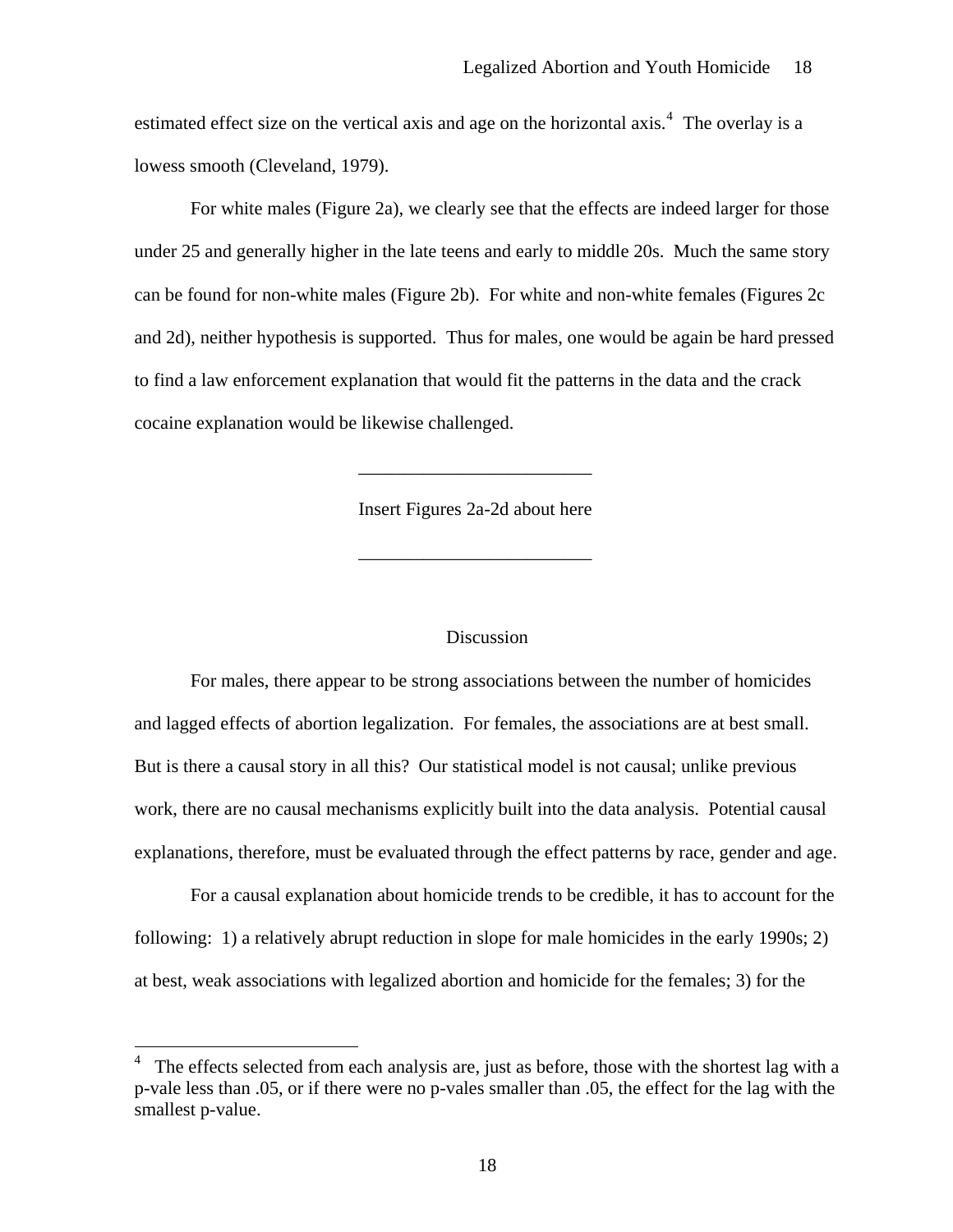males, a strong tendency for longer lagged effects to be found for older age cohorts; and 4) larger effects for males in their late teens and early 20s. The legalization of abortion would seem to fit all four requirements. We can think of no other explanations that do.

 Title X is one possibility, but other data do not support it as an alternative explanation. In 1970, Title X of the Public Health Service Act was signed into law, creating for the first time a comprehensive federal program that provides family planning services to low income women. The number of publicly funded Title X clinics grew rapidly and in 1972, Congress amended statute (Title XIX of the Social Security Act) to mandate inclusion of family planning services into all state Medicaid programs to address the disparities of services across states (Gold, 2001). The primary type of service provided by Title X clinics is contraceptive counseling and contraceptive method dissemination. Title X clinics are explicitly forbidden to use program funds for abortion services. Evaluation studies show that the Title X program has substantially reduced the number of unintended pregnancies (Darroch & Samara, 1996), by one estimate, over 20 million unintended pregnancies were averted in the last two decades (Gold, 2001). Title X has been described as the single most successful U.S. family planning (i.e., non-abortion) policy (Meier & McFarlane, 1995). Some research suggests that the prevention of pregnancy and the abortion decision are independent processes (e.g., Friedlander, Kaul, & Stimel, 1984). Moreover, as pointed out in the introduction, Donohue and Levitt (2001), by comparing states that were early- and late-legalizers of abortion, essentially rule out Title X as an explanation for their study findings. Given that we confirm their empirical results, it appears that the observed effect is largely related to Roe v. Wade, not Title X.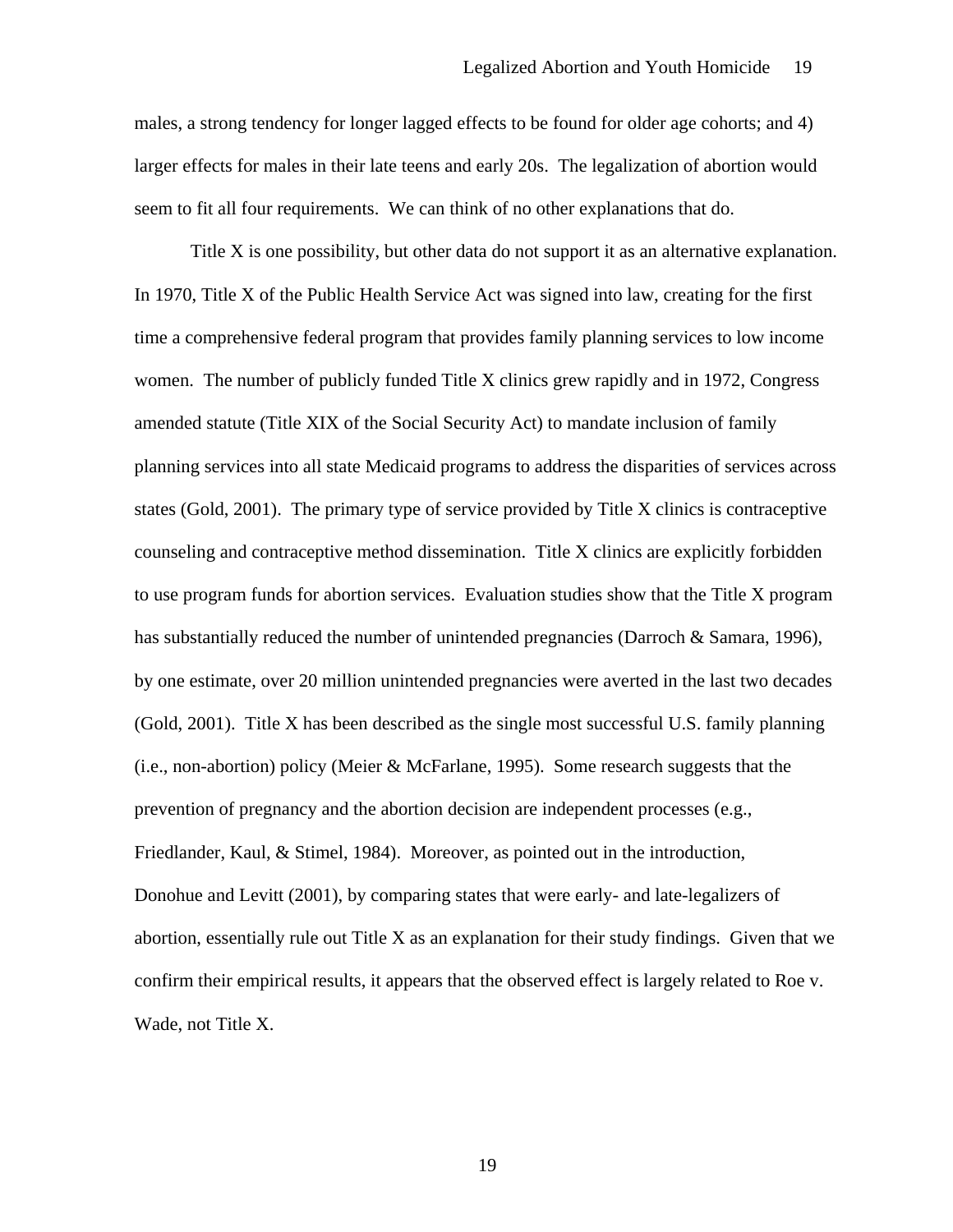We stress, however, that some other explanations may account for part of the findings. Thus, it is still plausible that the decline in crack use can explain at least part of the reduction in homicides for non-white males. It may, indeed, help explain why the reductions for nonwhite males were so large--the legalization of abortion and the declines in crack both played a role.

 We cannot think of explanations for the pattern of findings that would compete with the legalization of abortion. However, that does not mean there are none and we certainly do not definitively demonstrate that legalization caused the reductions in male homicides. There may never be a definitive answer.

#### Policy implications

 Policy has both intended consequences and unintended consequences. The legalization of abortion was anticipated to have several intended consequences, among them to increase women's control over their reproductive choices, decrease births of children who were "unwanted," and eliminate negative health effects of illegal abortions. There have been unintended, or perhaps at least unanticipated, consequences as well. Providers of legal abortion services have been the target of picketing, terrorist threats, and homicide, as have the women who use their services. More recently, researchers have examined the possibility that the legalization of abortion has been responsible for changing the size and nature of an age cohort, which, in turn, reduced violent crime in the U.S.

 Legalized abortion is different from many, albeit not all, other policies in that a behavior has been interpreted as an individual right accorded by the U.S. Constitution. Looking at the *effects* of women's reproductive choices shifts the focus from women's reproductive freedom to the effects on a cohort and, by extension, society. It is almost inconceivable that in the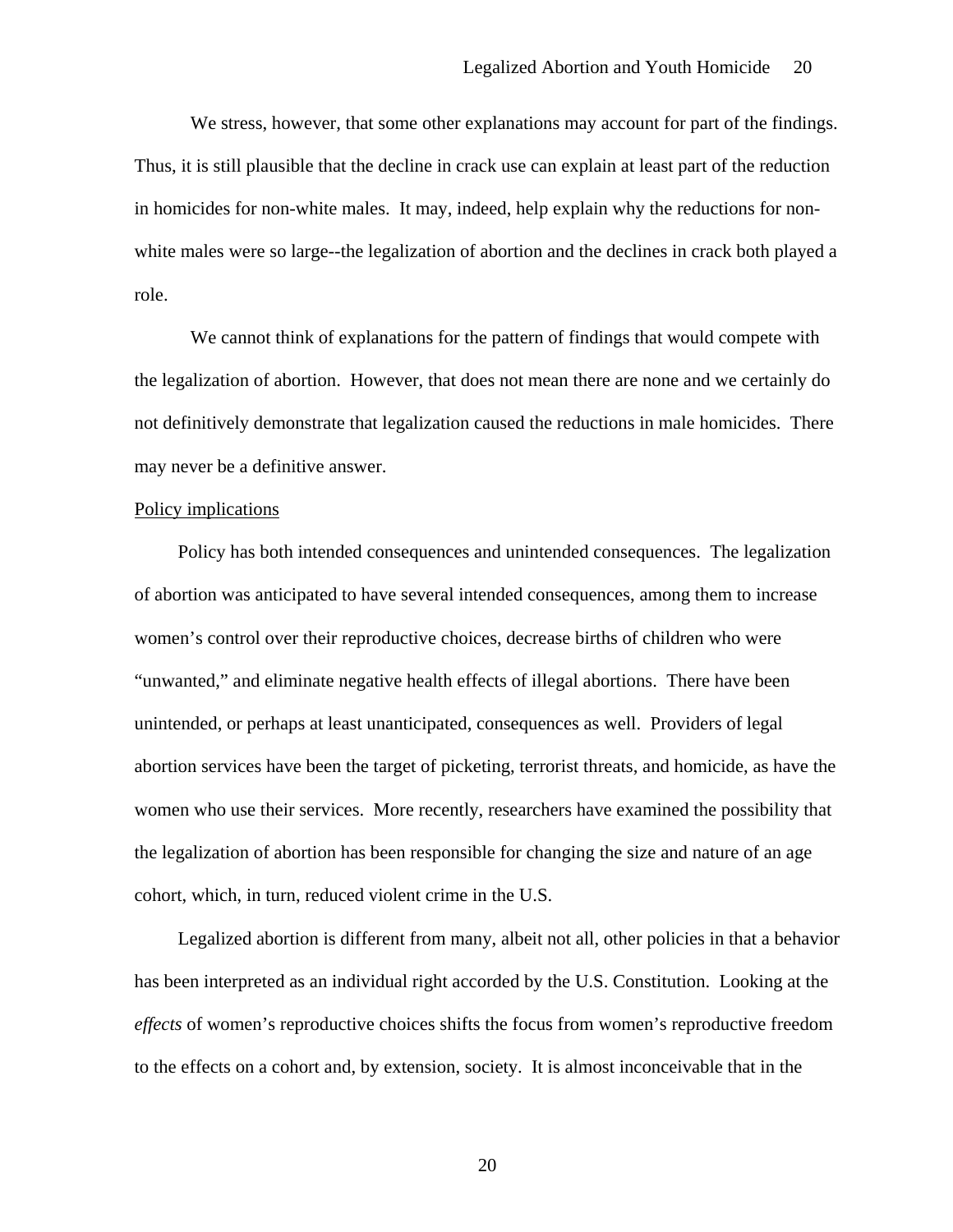United States of today policies affecting the choice to have children would be justified as a means to control crime. Yet, if the legalization of abortion had this unintended effect, the full range of policy implications needs to be discussed. In particular, there may well be interventions of a less controversial nature that could have some of the same beneficial consequences. If, for instance, an intermediate goal is to reduce the number of children who are born into environments that put them and, ultimately, others at risk, reducing unwanted pregnancy may merit attention as a potential intervention. Policies and reproductive technologies (e.g., long-term hormonal contraception) that will allow women to make decisions regarding their child bearing should increase wantedness of their children. One likely outcome will be parents who raise children when they consider themselves ready and able, which has the greatest potential for positive life outcomes for the next generation. Conclusions

 Determining a causal relationship between legalized abortion and homicide is a difficult task. Many other variables, far too numerous and complex to be sufficiently taken into consideration, influence the occurrence of homicide. Using a straightforward methodological design to look for the potential effect of legalizing abortion in the U.S. upon youth homicide, we find that the data are consistent with such a possibility for young men. The findings do not appear to be consistent with alternative explanations, but we cannot rule out that such alternatives exist. However, if the results are correct, various means of reducing unwanted pregnancy need to be re-examined as potential instruments to reduce crime.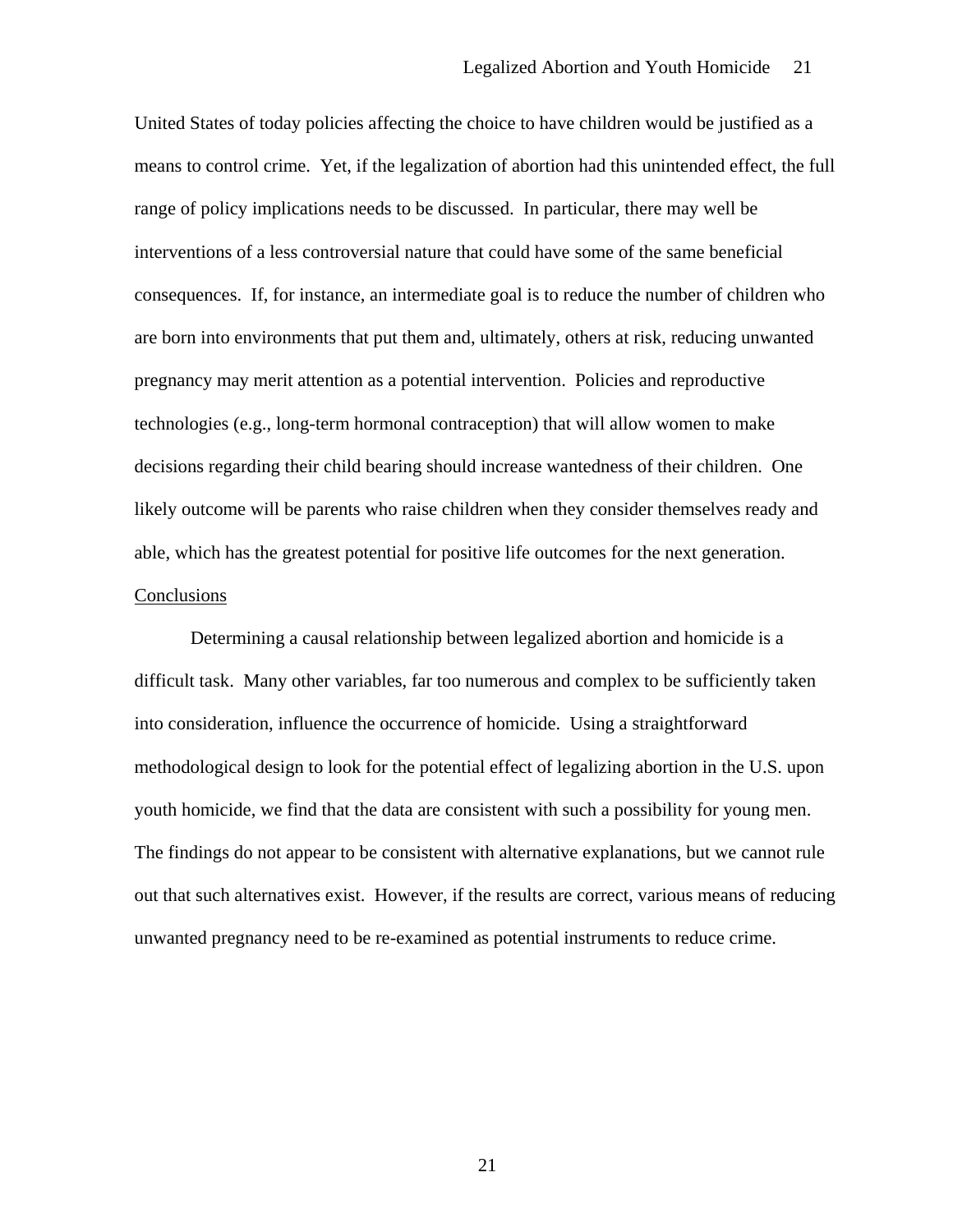References

Alan Guttmacher Institute. The Limitations of U.S. Statistics on Abortion, 1997. Available at: [http://www.agi-usa.org/pubs/fb\\_induced\\_abortion.html.](http://www.agi-usa.org/pubs/fb_induced_abortion.html) Accessed July 18,

2001.

Blumstein A., Rivara, F. P., & Rosenfeld, R. (2001). The rise and decline of

homicide—and why. Annual Review of Public Health, 21, 505-541.

Box, G.E.P. (1976). Science and statistics. Journal of the American Statistical Association, 71, 791-799.

Box, G.E.P., Jenkins, G.M., & Reinsel, G.C. (1994). Time Series Analysis ( $3<sup>rd</sup>$  ed.). Prentice Hall.

Breiman, L. (2001). Statistical modeling: The two cultures. Statistical Science, 16,199-231.

Campbell, D.T., & Stanley, J.C. (1963). Experimental and Quasi-Experimental Designs for Research. Chicago: Rand McNally.

Cleveland, W.S. (1979). Robust locally weighted regression and smoothing scatterplots. Journal of the American Statistical Association, 74, 829-836.

Cook, R.D. (1998). Regression Graphics. New York: Wiley.

Darroch, J., & Samara, R. (1995). Impact of publicly funded contraceptive services on unintended pregnancies and implications for Medicaid expenditures. Family Planning Perspectives, 28*,* 188-195.

Donohue, J.J., & Levitt, S.D. (2001). The impact of legalized abortion on crime. Quarterly Journal of Economics CXVI, 379-420.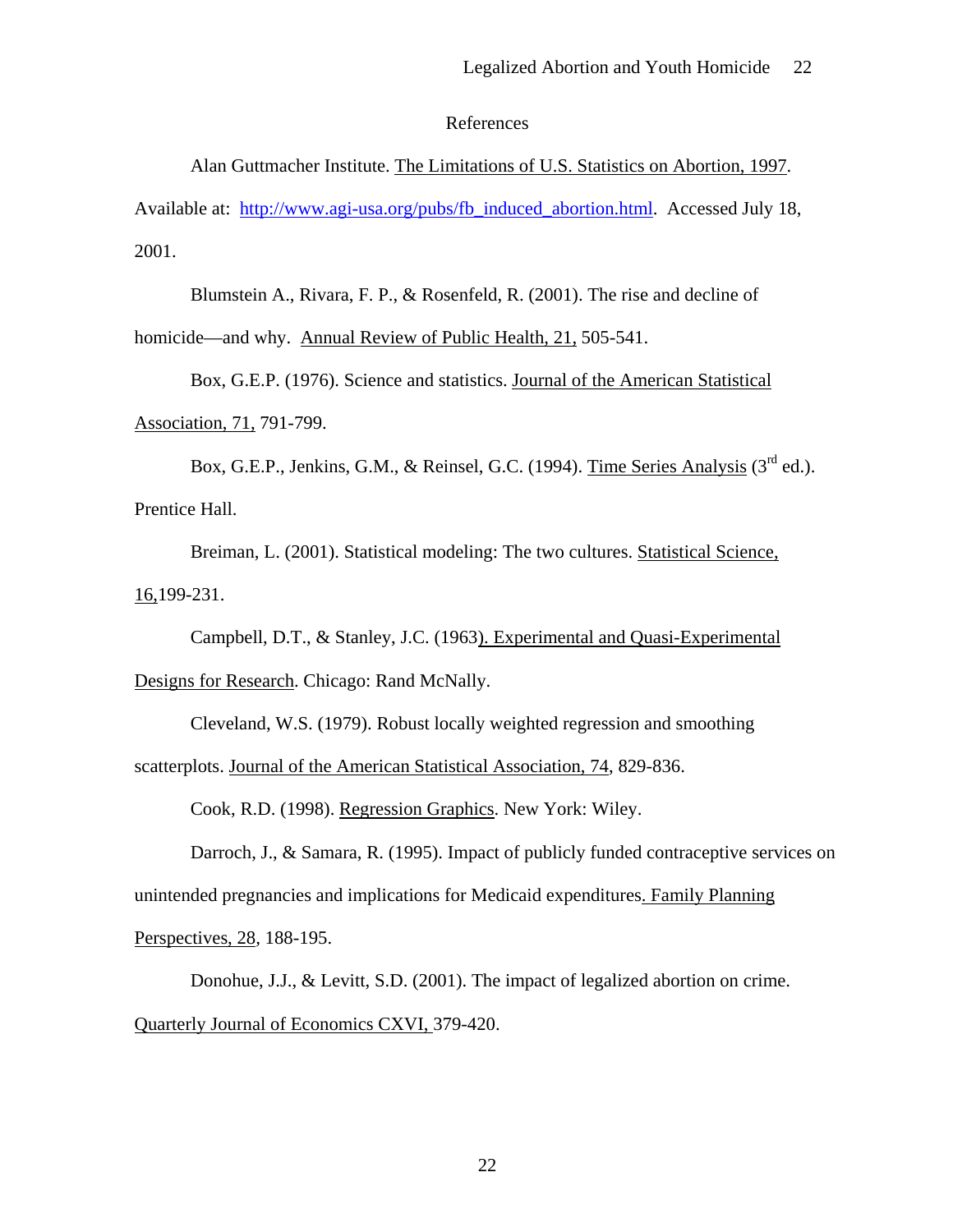Friedlander, M.L., Kaul, R.J., & Stimel, C.A. (1984). Abortion: Predicting the

complexity of the decision-making process. Women & Health, 9, 43-54.

Gold, R. (2001). Title X: Three decades of accomplishments. The Guttmacher Report

on Public Policy, 4. Available at: [www.guttmacher.org/pubs/journals/gr040105.html.](http://www.guttmacher.org/pubs/journals/gr040105.html)

Accessed April 24, 2002.

Greenfield, L.A., Rand, M.R., Craven, D., Klaus, P.A., Perkins, C.A., Ringel, C.,

Warchol, G., Maston, C., & Fox, J.A. (1998). Violence by Intimates. Bureau of Justice Statistics Factbook. U.S. Department of Justice.

Joyce, T. (2001). Did legalized abortion lower crime? NBER Working Paper No.

W8319. Available at<http://papers.nber.org/papers/W8319>(accessed on June 17, 2001).

Koonin, L.M., Strauss, L.T., Chrisman, C.E., Montalbano, M.A., Bartlett, L.A., &

Smith, J.C. (1999). Abortion Surveillance, 1996. In CDC Surveillance Summaries, July 30,

1999. Morbidity and Mortality Weekly Report, 48(No. SS-4), 1-42.

 Loeber, R, & Stouthamer-Loeber, M. (1986). Family factors as correlates and predictors of juvenile conduct problems and delinquency. In M. Tonry and N. Morris (eds.), Crime and Justice, VII. Chicago, IL: University of Chicago Press.

Lott, J.R., & Whitley, J.E. (2001). Abortion and crime: Unwanted children and out-ofwedlock births. Yale Law School Working Paper #254. Available at

[http://papers.ssrm.com/paper.taf?abstract\\_id=270126](http://papers.ssrm.com/paper.taf?abstract_id=270126) (accessed on June 17, 2001).

Meier, K.J., & McFarlane, D.R. (1995). Statutory coherence and policy

implementations: The case of family planning. Journal of Public Policy, 15, 281-299.

Mostellor, F., & Tukey, J.W. (1977). Data Analysis and Regression. Reading, MA: Addison Wesley.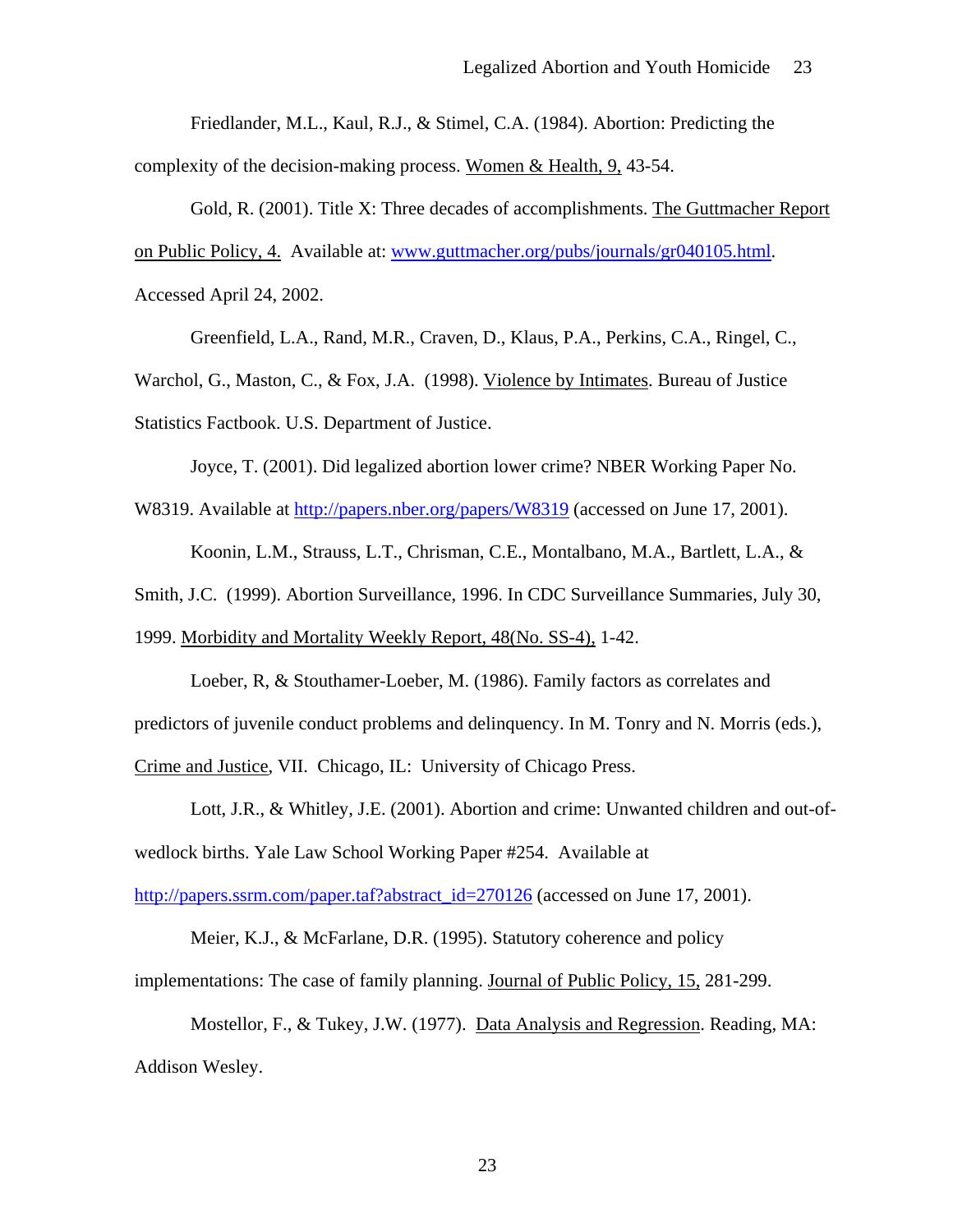Sampson, R.J., & Laub, J.H*.* (1993). Crime in the Making: Pathways and Turning

Points through Life. Cambridge, MA: Harvard University Press.

Wellford, C, & Cronin, J. (2000). Clearing up homicide clearance rates. NCJ181728. National Institute of Justice Journal, April 2000.

Widom, C.Spatz, & Maxfield, M.G. (2001). An update on the "Cycle of Violence."

Research in Brief, National Institute of Justice, Washington, DC: US Department of Justice.

World Health Organization. (1969). International Classification of Diseases. Manual of the international statistical classification of diseases, injuries, and causes of death. 8<sup>th</sup> rev. Geneva, Switzerland.

 World Health Organization. (1979). International Classification of Diseases. Manual of the international statistical classification of diseases, injuries, and causes of death. 9<sup>th</sup> rev. Geneva, Switzerland.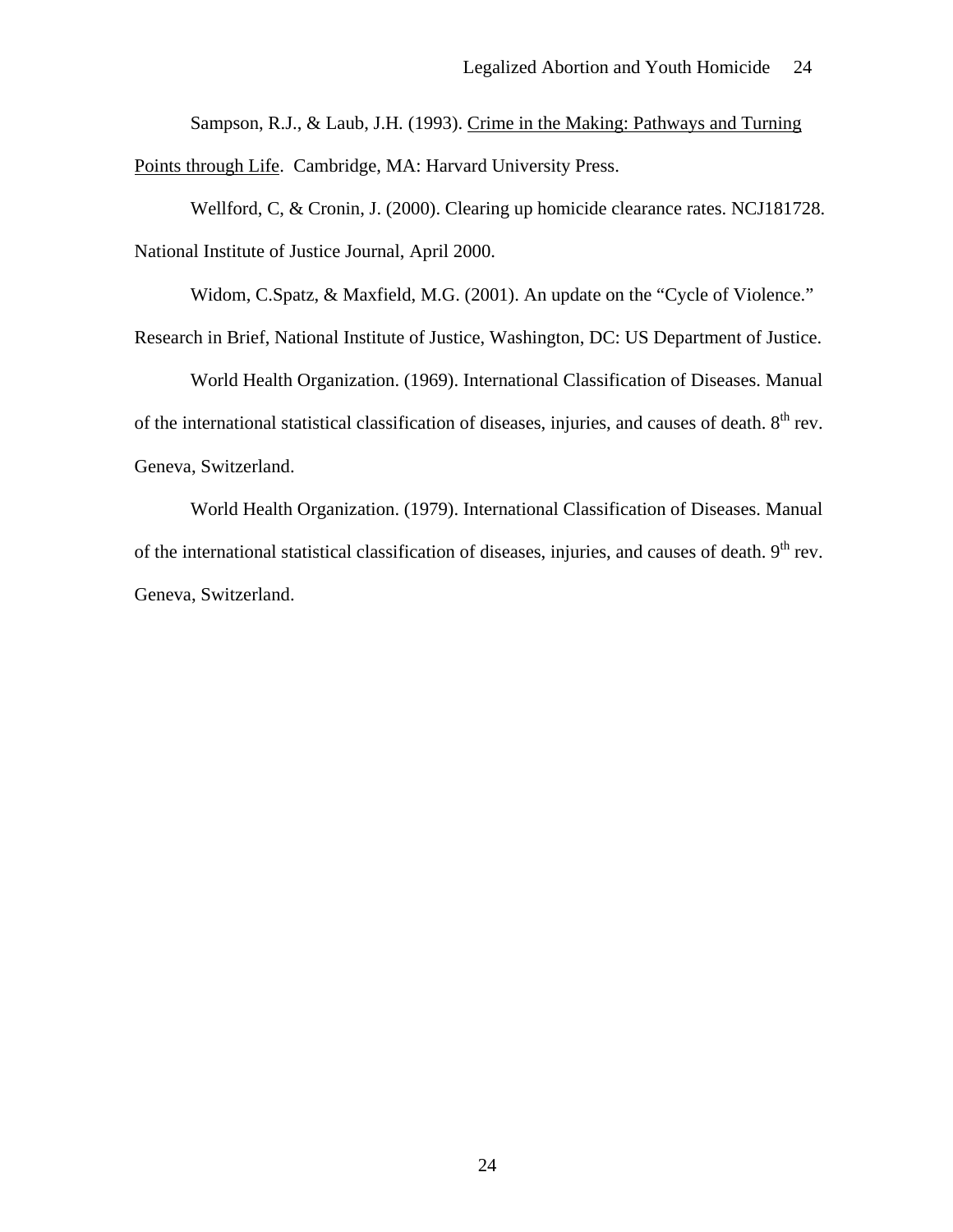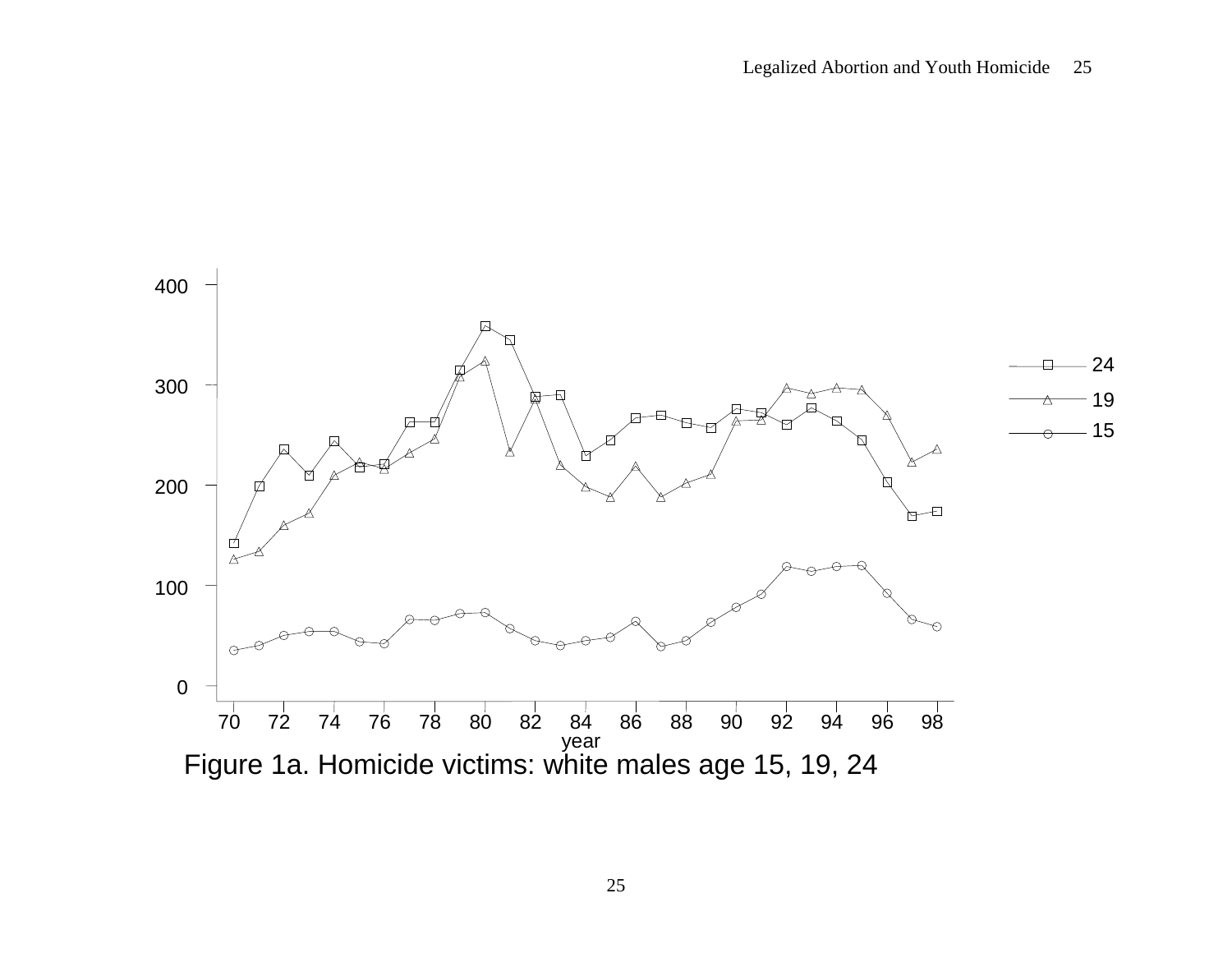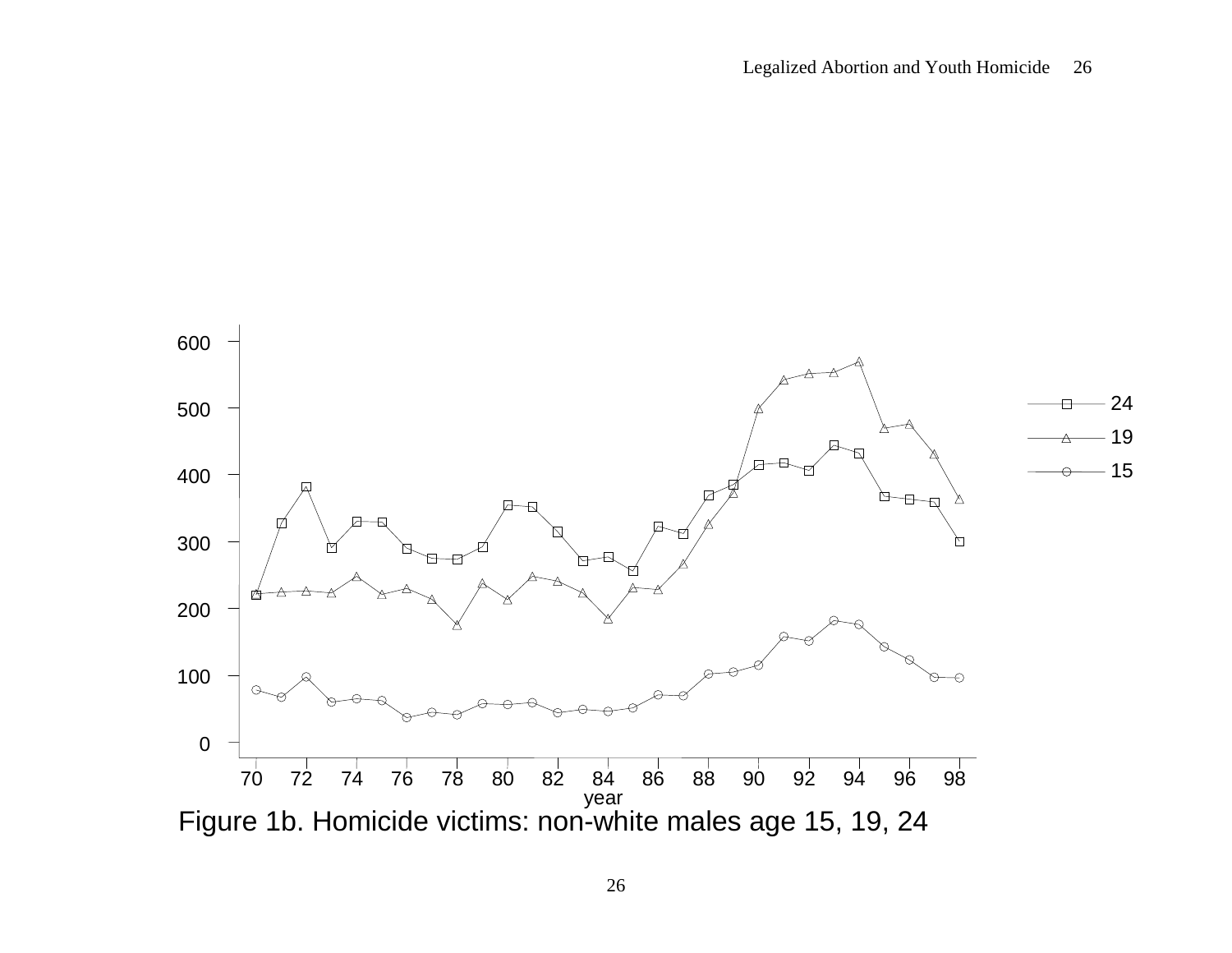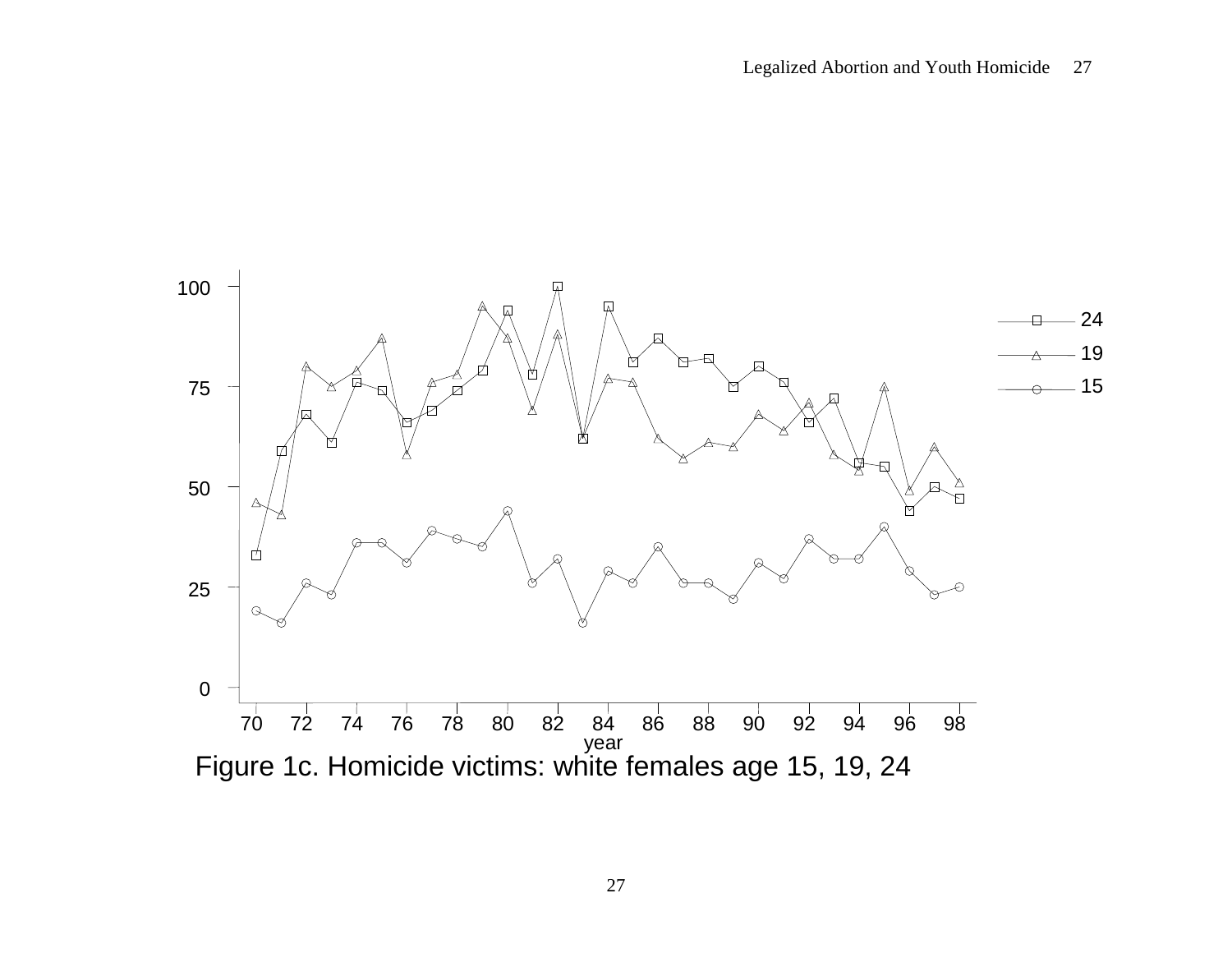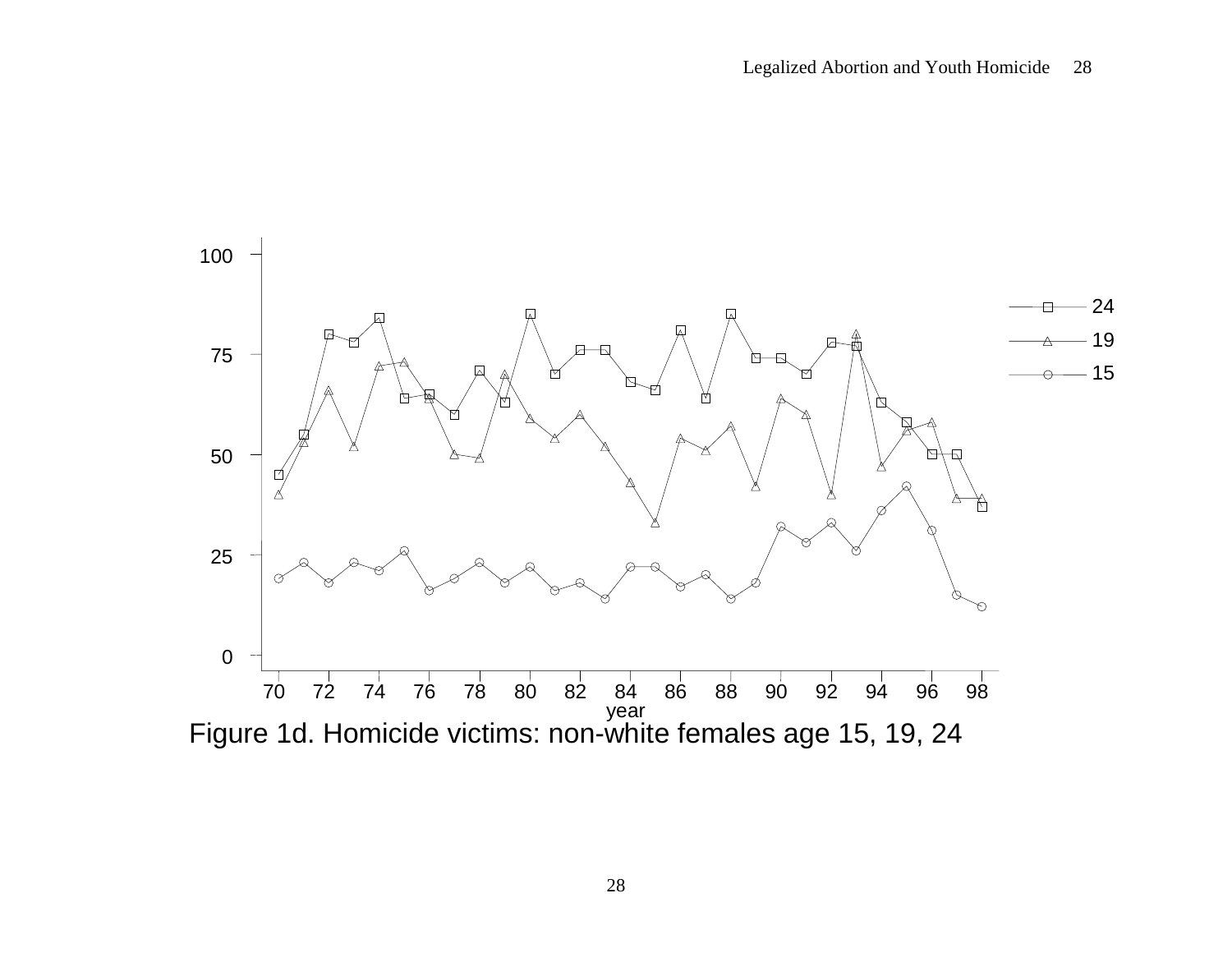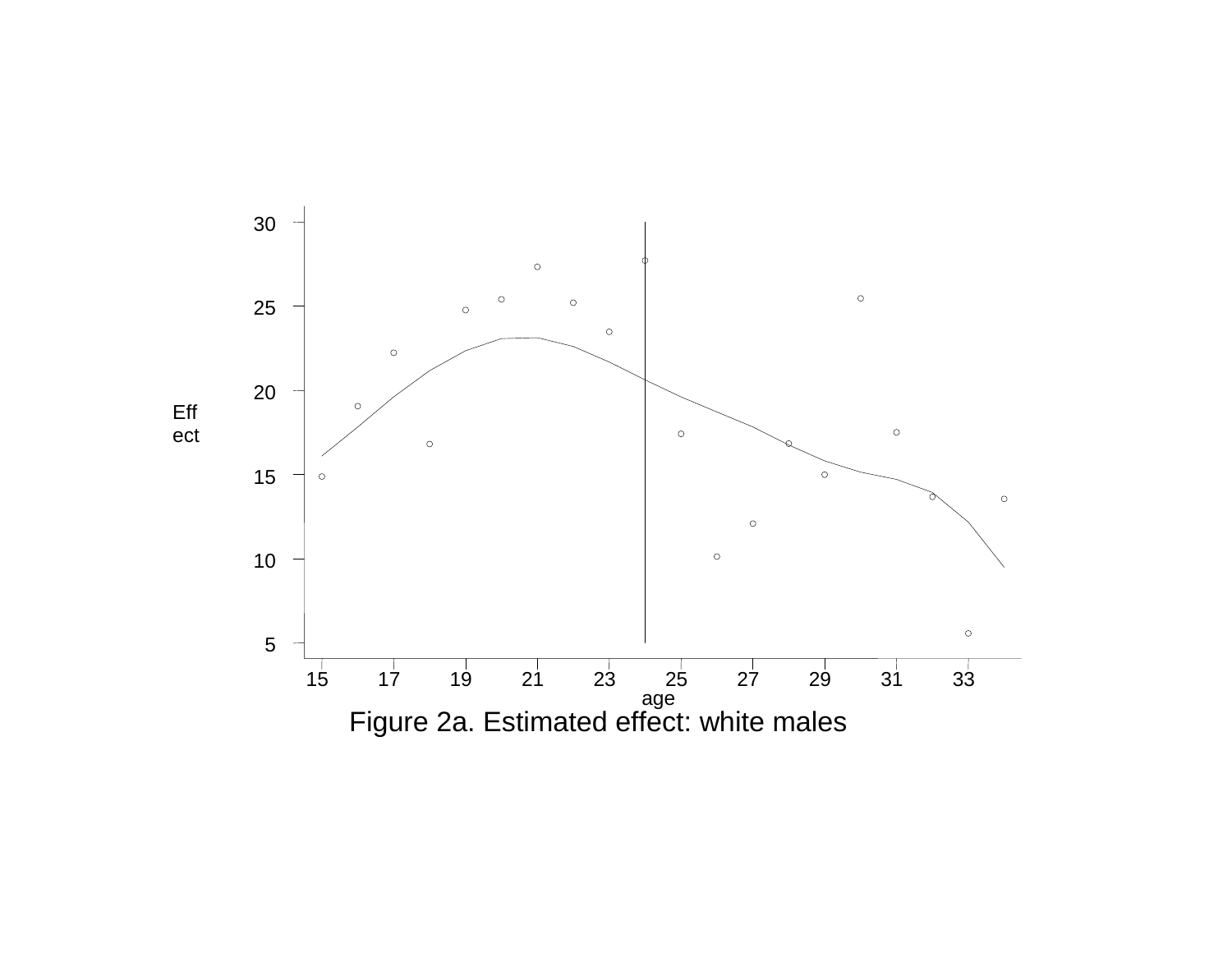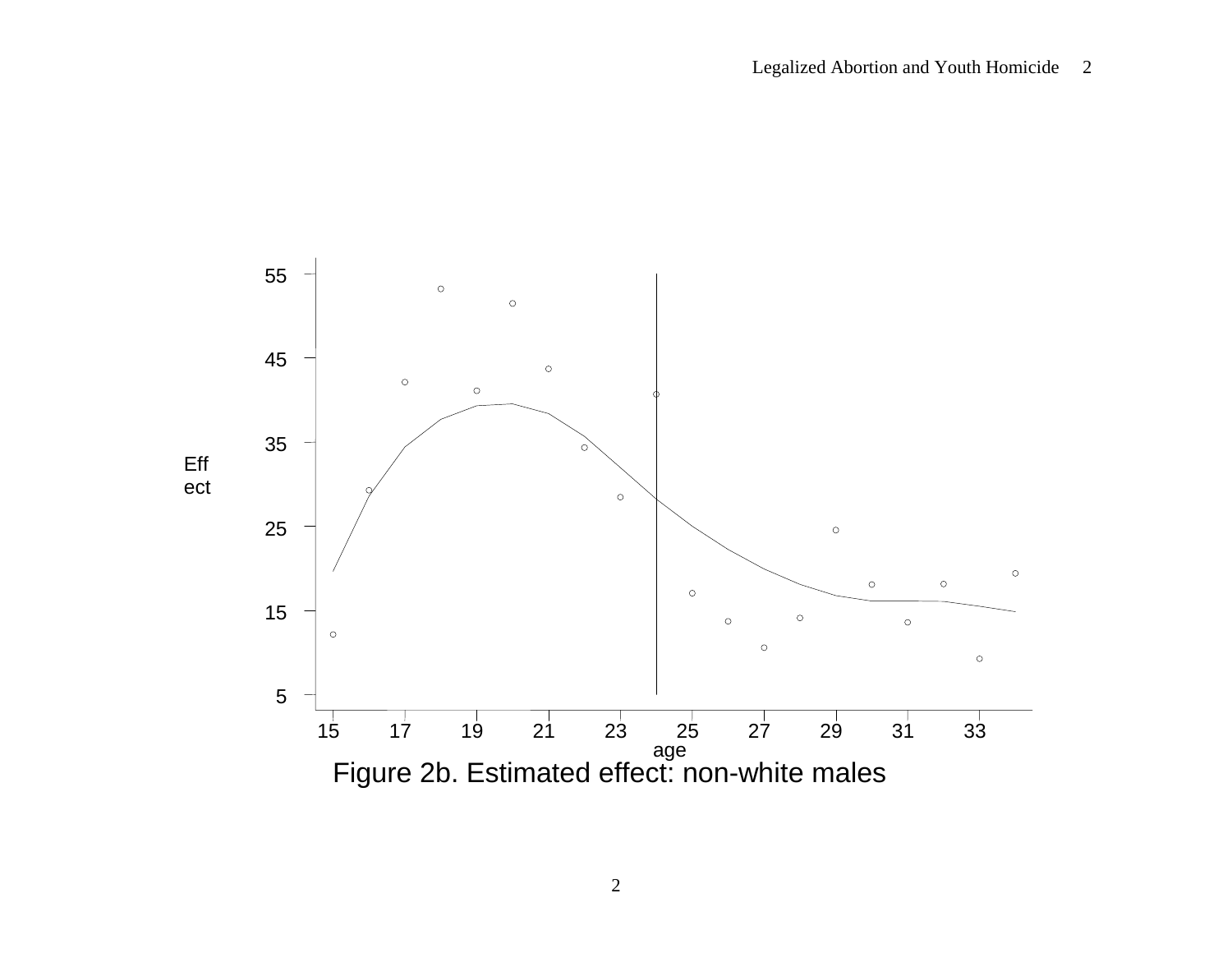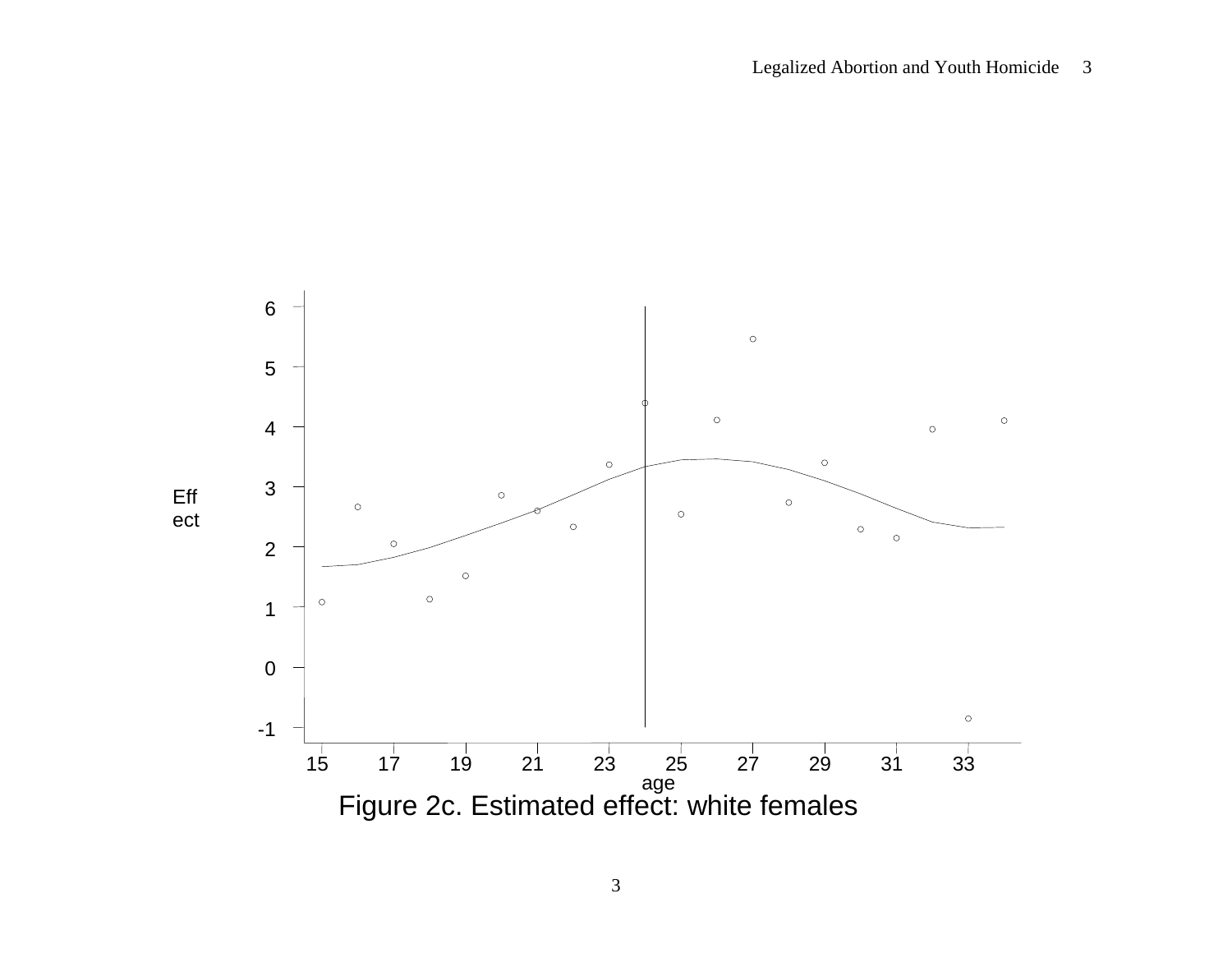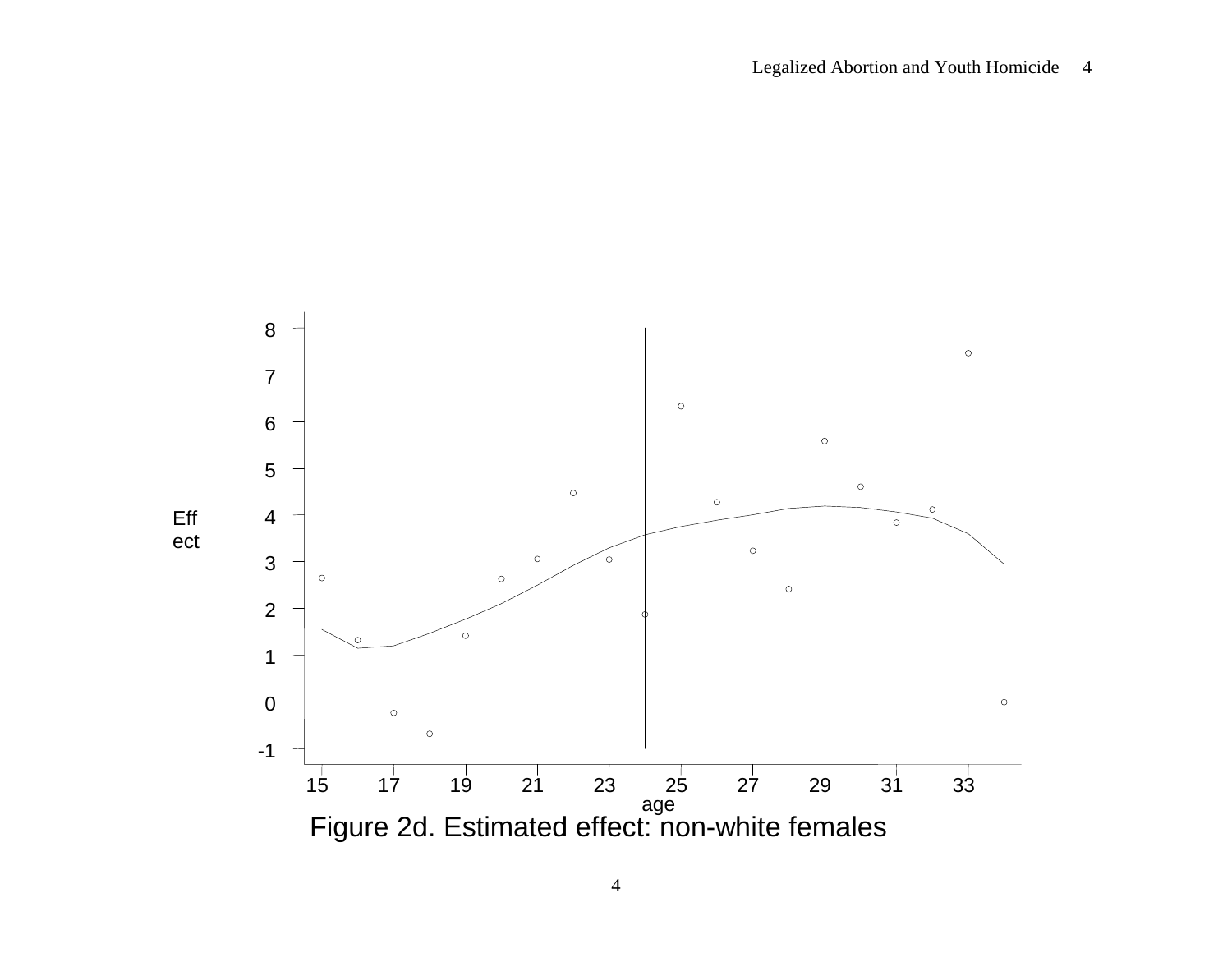| Sex-race-age group |    | Obs | Min | Max | Mean  | Med | <b>SD</b> |
|--------------------|----|-----|-----|-----|-------|-----|-----------|
| Male               |    |     |     |     |       |     |           |
| White              | 15 | 29  | 35  | 120 | 65.5  | 59  | 25.9      |
|                    | 16 | 29  | 53  | 177 | 107.3 | 99  | 36.3      |
|                    | 17 | 29  | 78  | 235 | 152.6 | 140 | 44.6      |
|                    | 18 | 29  | 112 | 289 | 205.1 | 200 | 52.9      |
|                    | 19 | 29  | 126 | 324 | 232.2 | 223 | 51.4      |
|                    | 20 | 29  | 128 | 333 | 243.9 | 242 | 50.9      |
|                    | 21 | 29  | 148 | 366 | 254.4 | 257 | 50.8      |
|                    | 22 | 29  | 159 | 373 | 260.0 | 262 | 50.9      |
|                    | 23 | 29  | 156 | 355 | 261.4 | 266 | 54.7      |
|                    | 24 | 29  | 142 | 359 | 250.4 | 260 | 48.0      |
| Non-white          | 15 | 29  | 37  | 182 | 86.3  | 69  | 42.4      |
|                    | 16 | 29  | 61  | 298 | 143.3 | 119 | 69.8      |
|                    | 17 | 29  | 121 | 431 | 219.7 | 160 | 100.8     |
|                    | 18 | 29  | 151 | 547 | 280.8 | 203 | 131.9     |
|                    | 19 | 29  | 175 | 569 | 317.6 | 241 | 131.3     |
|                    | 20 | 29  | 192 | 595 | 328.6 | 283 | 119.3     |
|                    | 21 | 29  | 214 | 572 | 348.4 | 319 | 100.1     |
|                    | 22 | 29  | 218 | 515 | 345.7 | 329 | 80.0      |
|                    | 23 | 29  | 254 | 519 | 339.9 | 330 | 71.2      |
|                    | 24 | 29  | 220 | 444 | 335.5 | 329 | 57.1      |
| Female             |    |     |     |     |       |     |           |
| White              | 15 | 29  | 16  | 44  | 29.5  | 29  | 7.1       |
|                    | 16 | 29  | 25  | 58  | 40.1  | 41  | 7.9       |
|                    | 17 | 29  | 21  | 65  | 46.1  | 48  | 11.2      |
|                    | 18 | 29  | 35  | 99  | 61.6  | 60  | 12.7      |
|                    | 19 | 29  | 43  | 95  | 67.8  | 68  | 13.5      |
|                    | 20 | 29  | 43  | 113 | 71.2  | 72  | 19.4      |
|                    | 21 | 29  | 39  | 102 | 69.8  | 74  | 17.2      |
|                    | 22 | 29  | 43  | 104 | 74.4  | 73  | 15.8      |
|                    | 23 | 29  | 33  | 90  | 70.1  | 71  | 15.7      |
|                    | 24 | 29  | 33  | 100 | 70.3  | 74  | 15.6      |
| Non-white          | 15 | 29  | 12  | 42  | 22.2  | 21  | 7.1       |
|                    | 16 | 29  | 19  | 47  | 28.8  | 27  | 7.4       |
|                    | 17 | 29  | 21  | 53  | 35.9  | 36  | 9.1       |
|                    | 18 | 29  | 32  | 63  | 46.5  | 46  | 7.2       |
|                    | 19 | 29  | 33  | 80  | 54.4  | 54  | 11.6      |
|                    | 20 | 29  | 46  | 82  | 60.0  | 58  | 10.2      |
|                    | 21 | 29  | 40  | 88  | 62.4  | 62  | 12.0      |
|                    | 22 | 29  | 38  | 86  | 65.0  | 67  | 13.0      |
|                    | 23 | 29  | 30  | 91  | 65.8  | 67  | 13.3      |
|                    | 24 | 29  | 37  | 85  | 67.8  | 70  | 12.3      |

Table 1. Characteristics of 40 homicide time series: 1970-1998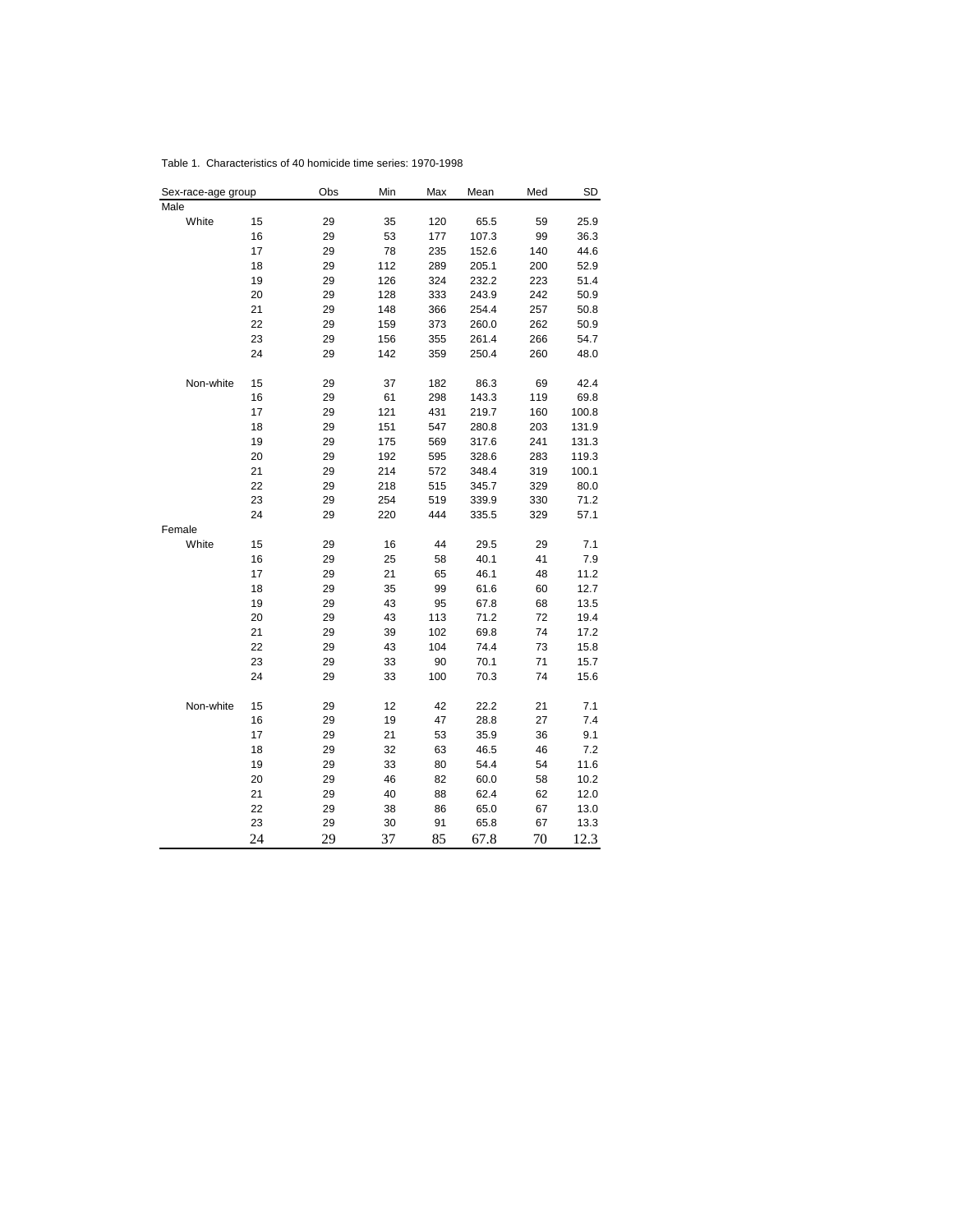|           |    | Lag for the model        | Constant | Effect coef. | P     |
|-----------|----|--------------------------|----------|--------------|-------|
| Male      |    |                          |          |              |       |
| White     | 15 | 5                        | 4.09     | $-14.89$ *   | 0.020 |
|           | 16 | 4                        | 6.60     | $-19.06$ *   | 0.016 |
|           | 17 | 3                        | 9.43     | $-22.25$     | 0.065 |
|           | 18 | 4                        | 8.17     | $-16.82$     | 0.188 |
|           | 19 | $\overline{7}$           | 7.23     | $-24.771$    | 0.111 |
|           | 20 | $\overline{7}$           | 6.64     | $-25.418$    | 0.064 |
|           | 21 | $\mathbf 5$              | 8.34     | $-27.34$     | 0.074 |
|           | 22 | 5                        | 7.05     | $-25.223$    | 0.075 |
|           | 23 | 6                        | 5.86     | $-23.48$     | 0.111 |
|           | 24 | $\overline{7}$           | 5.09     | $-27.715$    | 0.126 |
|           |    |                          |          |              |       |
| Nonwhite  | 15 | 4                        | 3.70     | $-12.13$ *   | 0.039 |
|           | 16 | 4                        | 6.65     | $-29.28$ *   | 0.027 |
|           | 17 | 4                        | 13.11    | $-42.15$ *   | 0.021 |
|           | 18 | 4                        | 18.09    | $-53.24$ *   | 0.010 |
|           | 19 | 4                        | 15.17    | $-41.08$ *   | 0.028 |
|           | 20 | 4                        | 15.87    | $-51.49$ *   | 0.020 |
|           | 21 | 5                        | 14.11    | $-43.70*$    | 0.021 |
|           | 22 | 4                        | 10.21    | $-34.35$ *   | 0.039 |
|           | 23 | 4                        | 8.72     | $-28.47$ *   | 0.023 |
|           | 24 | $\overline{7}$           | 8.46     | $-40.71$     | 0.076 |
| Female    |    |                          |          |              |       |
| White     | 15 | $\overline{7}$           | 29.74    | $-1.08$      | 0.369 |
|           | 16 | $\overline{7}$           | 40.53    | $-2.66$      | 0.146 |
|           | 17 | 5                        | 47.31    | $-2.05$      | 0.209 |
|           | 18 | $\boldsymbol{0}$         | 63.32    | $-1.13$      | 0.327 |
|           | 19 | $\mathbf 0$              | 71.04    | $-1.52$      | 0.054 |
|           | 20 | $\boldsymbol{0}$         | 76.64    | $-2.86$      | 0.158 |
|           | 21 | $\mathbf 0$              | 75.37    | $-2.60*$     | 0.025 |
|           | 22 | $\mathbf 0$              | 79.39    | $-2.33$      | 0.155 |
|           | 23 | $\boldsymbol{0}$         | 75.05    | $-3.37$ *    | 0.028 |
|           | 24 | $\overline{4}$           | 74.03    | $-4.39$      | 0.091 |
|           |    |                          |          |              |       |
| Non-white | 15 | $\overline{7}$           | 22.92    | $-2.65$      | 0.215 |
|           | 16 | 6                        | 28.86    | $-1.33$      | 0.221 |
|           | 17 | $\overline{7}$           | 35.67    | 0.24         | 0.471 |
|           | 18 | 1                        | 45.16    | 0.68         | 0.108 |
|           | 19 | $\overline{\mathcal{A}}$ | 55.76    | $-1.42$      | 0.159 |
|           | 20 | 6                        | 61.32    | $-2.63$      | 0.078 |
|           | 21 | $\overline{\mathbf{4}}$  | 65.36    | $-3.06*$     | 0.024 |
|           | 22 | $\,6$                    | 67.23    | $-4.47$      | 0.050 |
|           | 23 | $\overline{c}$           | 70.13    | $-3.05$ *    | 0.004 |
|           | 24 | $\overline{0}$           | 71.35    | $-1.87$ *    | 0.020 |

Table 2. Effect size for earliest lag that is statistically significant

 $\overline{\text{A}}$  p < 0.05 (one-tailed test)